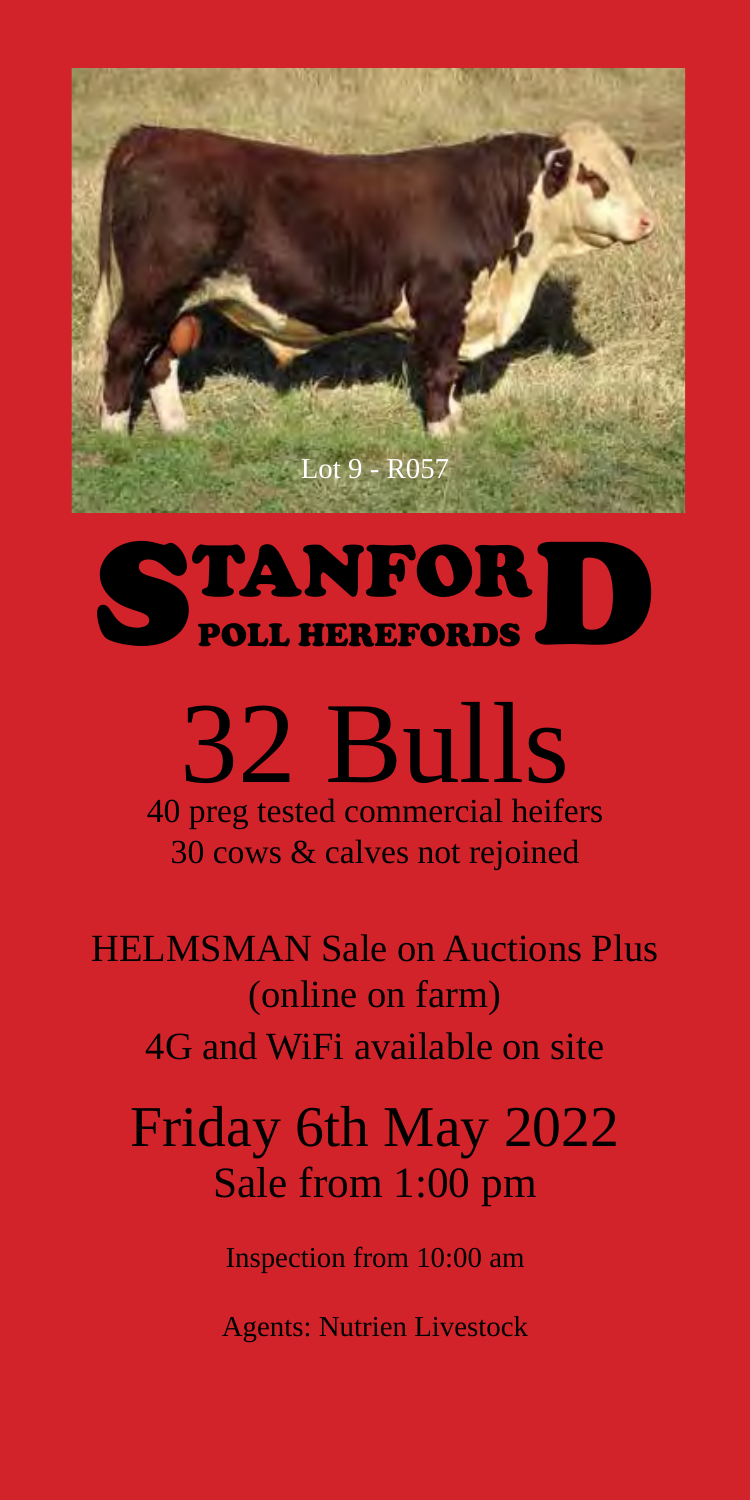



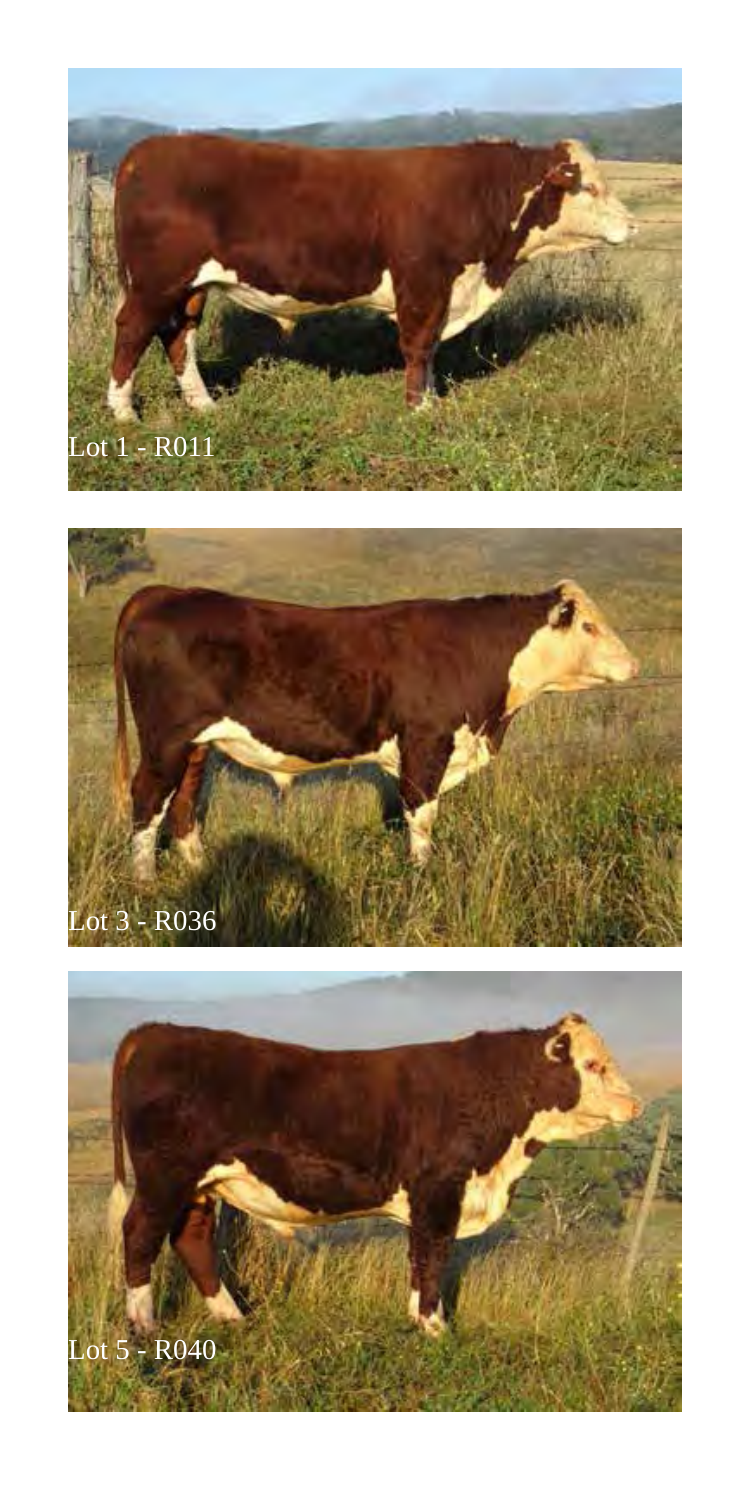# STANFORDS

Michael & Cheryl Rutherford 2145 Mid West Hwy, Bathurst , 2795 (22km from Bathurst on Blayney Rd) Phone 0437 685 837 mcrutherford1@bigpond.com www.stanfordpollherefords.com.au (more photos and video on website)

## Auctions Plus Helmsman sale 32 bulls 40 heifers PTIC 30 cows and calves not rejoined

inspection prior to sale day encouraged

All bulls never fed grain or pellets All bulls vaccinated with 7 in 1 and Vibrovax

Pestivirus free herd by vaccination Bulls delivered free locally No bulls were assisted at birth No foot trimming

Agents, Nutrien Livestock (Landmark) Bill Gilbert 0407 440563 Markus Schembri 0429 032906 Paul Glynn 0428 168638 David Gardiner 0417 229690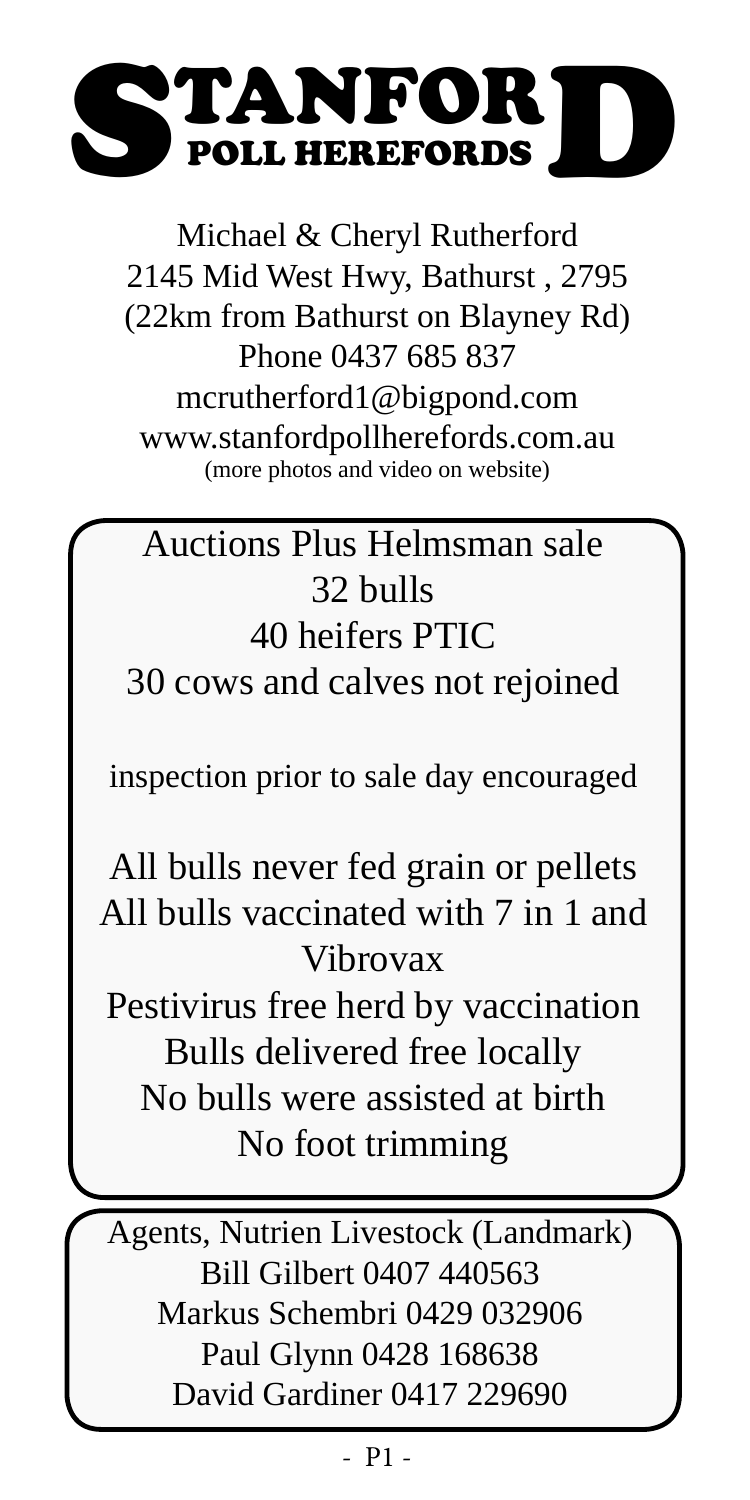*Hello and welcome to Stanford Poll Herefords*

*The Auctions Plus Helmsman system continues to prove the fairest, most user friendly way for us to offer our bulls and females to the market.*

*This year's bulls are the first drop for many years to have experienced good seasonal conditions since birth, and it shows. They are sound, functional and commercially relevant with a range of types to suit different needs. As usual they are totally pasture fed without any supplements which will lead to a longer working life.*

*The first sons of Yavenvale Nimble N271 are proving their worth with three of them used as yearlings over stud and commercial cows and heifers last spring. Two of these are in the sale. We have recently added another Yavenvale bull to our herd, plus semen in Yavenvale Ripper R510 (sold for \$120,000 to Newcomen Herefords at this year's sale). This is also the last of the very successful Wirruna Kerstrel K336 sons. He bred many good heifer bulls and has left us with some very productive females.*

*Heifer bulls stole the show last year, selling for a significant premium to the rest of the catalogue, a sign of the rebuild under way. Almost half of the catalogue this year is suitable for heifer joining. If you haven't tried one, they really do work, with more live calves and less assistance needed.*

*A lifetime in the stud industry has seen many trends and fads come and go. Mid last century stud breeders overdid early maturity, leading to so called belt buckle cattle and dwarfism. In the 80's, 90's and later, they overdid the tall lean too big thing. You have to wonder if the current trend of continuing to chase the so called " Top " EBV's for every trait imaginable will also, or has already been, overdone , and will*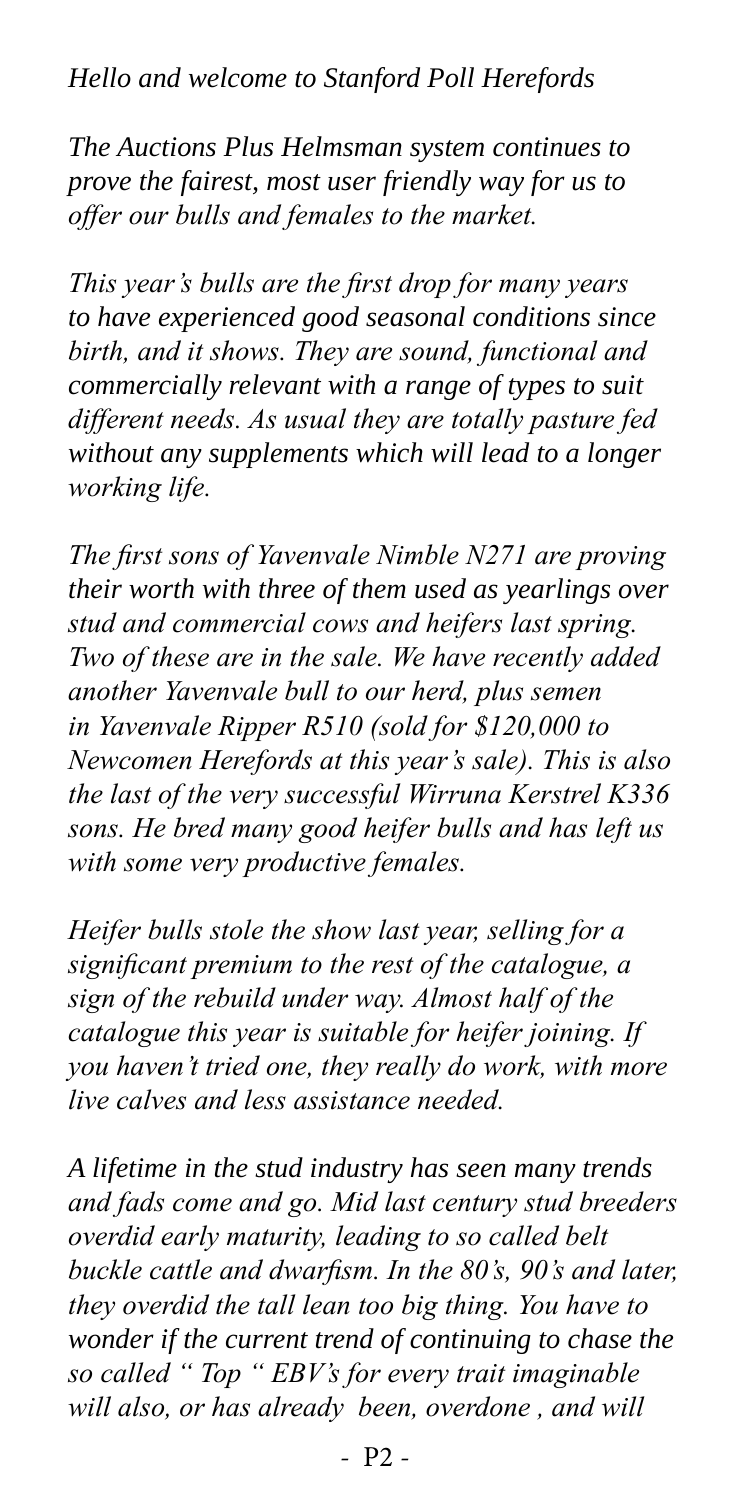*we just end up with high maintenance cattle that don't suit the environment we run them in. There are very few free lunches in this game.*

*How often do you see the quote; "It's so rare to find a bull with the right phenotype" AND "such good figures"??? To me this suggests that many bulls with good phenotype i.e.: They are the right shape, size, soundness, maturity pattern, etc. are getting overlooked because stud breeders don't think the figures are good enough. I'm not suggesting the figures are wrong. I am suggesting that a little more thought needs to be given as to what EBV's are the most suitable for the environment they will be run under, with the breeding herd , and those nasty droughts, uppermost in your mind. Top commercial producers are already thinking along these lines.* 

*The strengths of our herd lie in the fertility and survival traits which are so often overlooked in today's EBV race. Our herd is above average for calving ease both direct and daughters, birth wt (lower), mature cow wt (lower), gestation length, and rump fat. For you this means more live calves, higher stocking rates, better doing ability, and less cows on the truck at preg testing. Difficult to skite about at the saleyards but profitable nonetheless.*

*Above all we aim to ensure they are sound structured, user friendly, suitable for your environment, and stay in your herd for a long time.*

*And remember, nothing beats Herefords for fertility, temperament and doing ability, so be proud of them.*

*Best regards Michael Rutherford*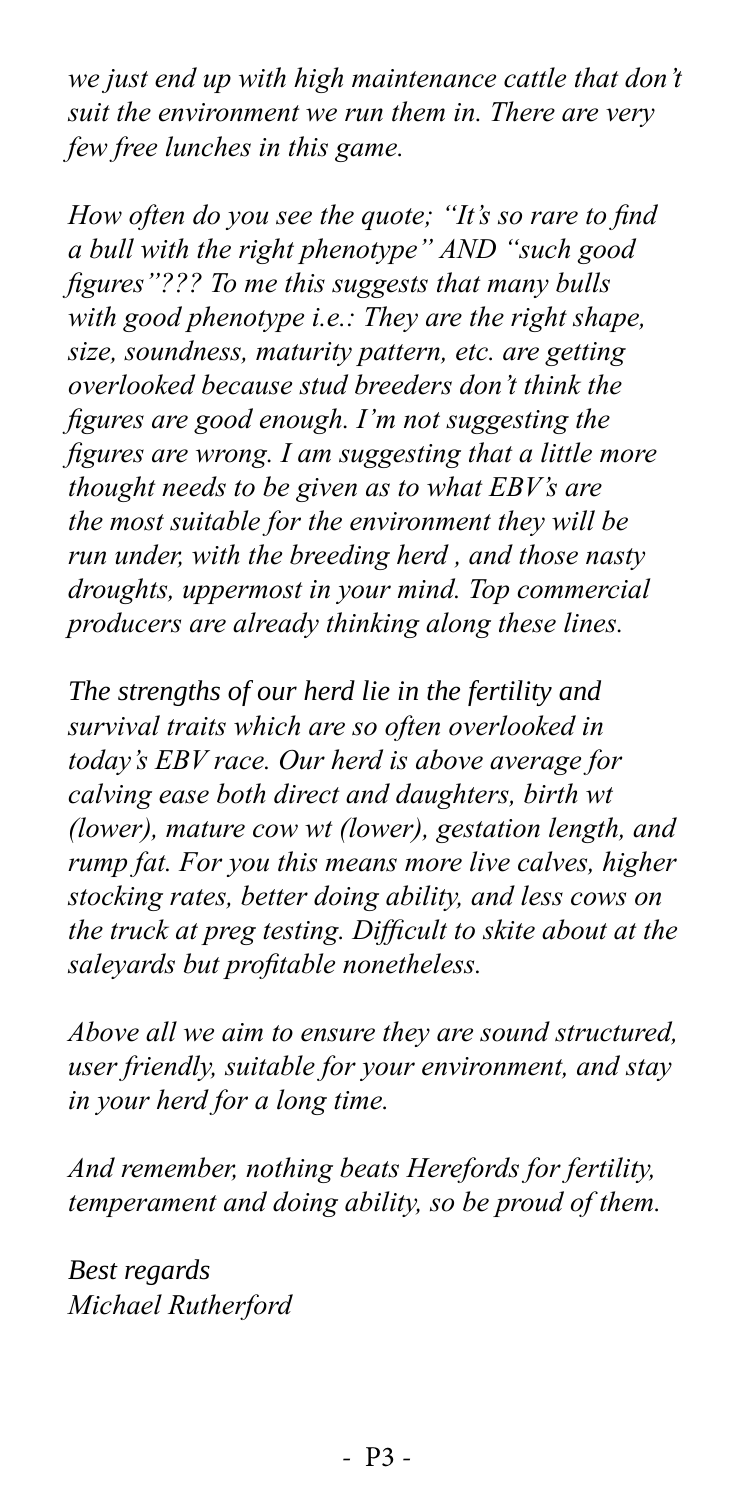## **SALE ARRANGEMENTS**

Auctions Plus Helmsman Sale 1:00 pm, Inspection from 10:00 am on sale day or prior to sale day by arrangement.

A rebate of 2% for bulls and 1% for heifers to outside agents introducing buyers prior to the sale and settling within seven days.

Supplementary sheet will be available on sale day.

## **HELMSMAN SALE Online only**

AUCTIONS PLUS terms and conditions apply www.auctionsplus.com.au

- 1. All lots are on the market simultaneously.
- 2. You may bid on any lot or lots at any time during the sale.
- 3. Each lot will have a starting price and bidding will commence at that price.
- 4. Bids for bulls will be \$500 and females \$50.

### **THE BENEFITS**

1. You have more time to consider your bids. You can bid on any lot at any time, no pressure to make that instant decision.

2. You have time to reassess during the sale. If your 1st choice goes beyond your budget, you still have access to any other lot.

Bulls and Females will be yarded on property from 10:00 am Bidding will be online only Nutrien Livestock will be in attendance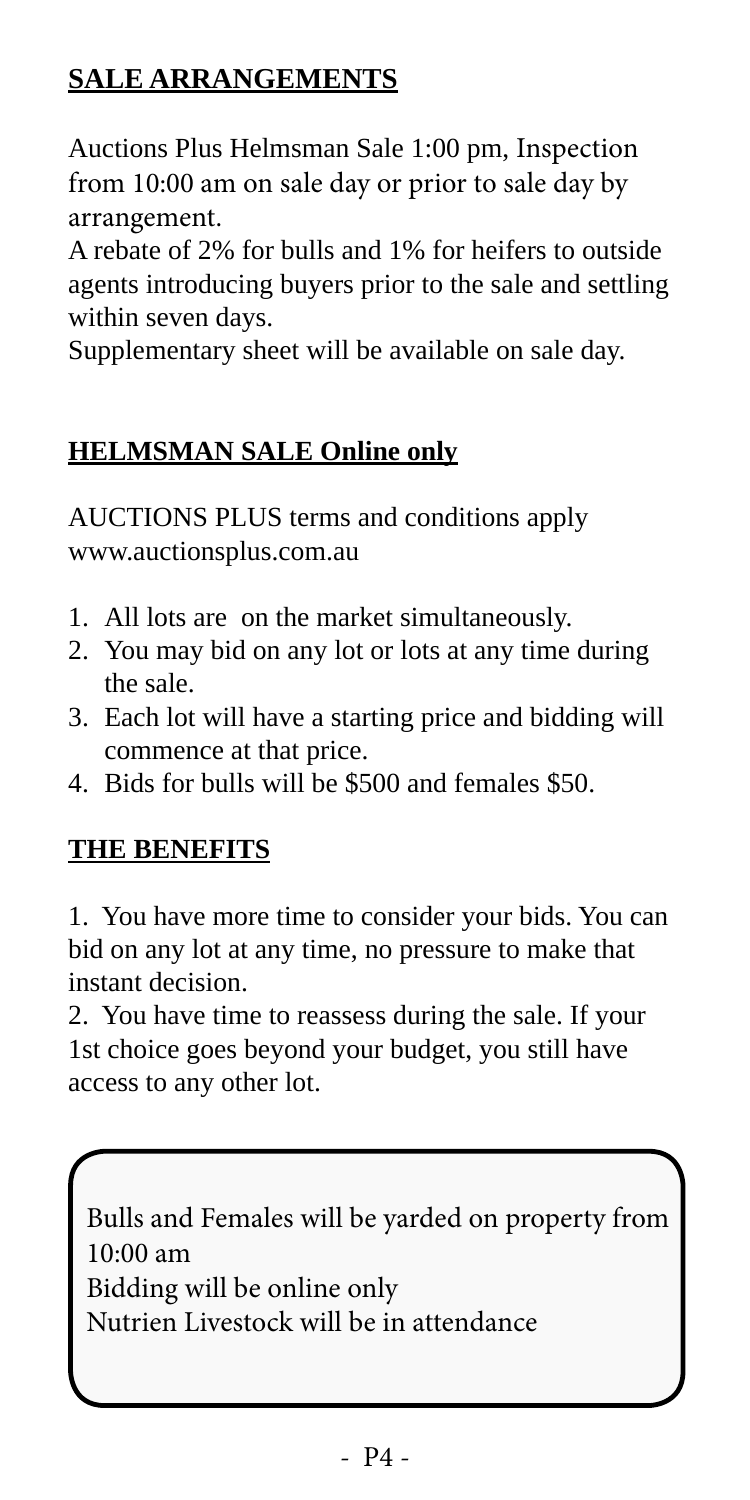#### STANFORD POLL HEREFORDS

The Rutherford and previously Gardiner families have bred registered Poll Hereford cattle since 1957. The Stanford prefix was established in 1974 with a base of Hopetoun and Sandalwood females. The Stanford and Hopetoun Studs were merged in the mid 1980's.Genetics to have a significant influence since then have come from Wyregal, South Bukalong, Boonah, Wynella, Croft Ambrey, Lachlan Dale, Llandillo, Billillingra, Rotherfield, Oldfield, Wirruna, Yavenvale and NZ bloodlines.

The herd has been performance recorded with breedplan since 1985 with the early adoption of ultra sound scanning. Our herd was awarded a Certificate of Excellence in the NSW Seedstock Producer of the Year competition both times that we participated.

Today we run over 300 stud and 350 commercial breeders. We breed cattle entirely for their commercial attributes. We do not show them as we prefer to focus on productive traits. We have been calving our heifers at 2 years of age for many years and any female not joining in 9 weeks or requiring assistance is culled. Our cattle are selected for fertility, calving ease, structural soundness, performance and market suitability and have generations of inbuilt productivity. All our steers are sold direct to feedlots.

All calves are weighed at birth, weaning, yearling and again at 18 months. They are also scanned for fat depth, eye muscle area, and intramuscular fat percentage. All bulls are measured for scrotal size as yearlings and again before sale.

Although most calves are sired naturally, we have a well established annual A.I. program to trial new bloodlines.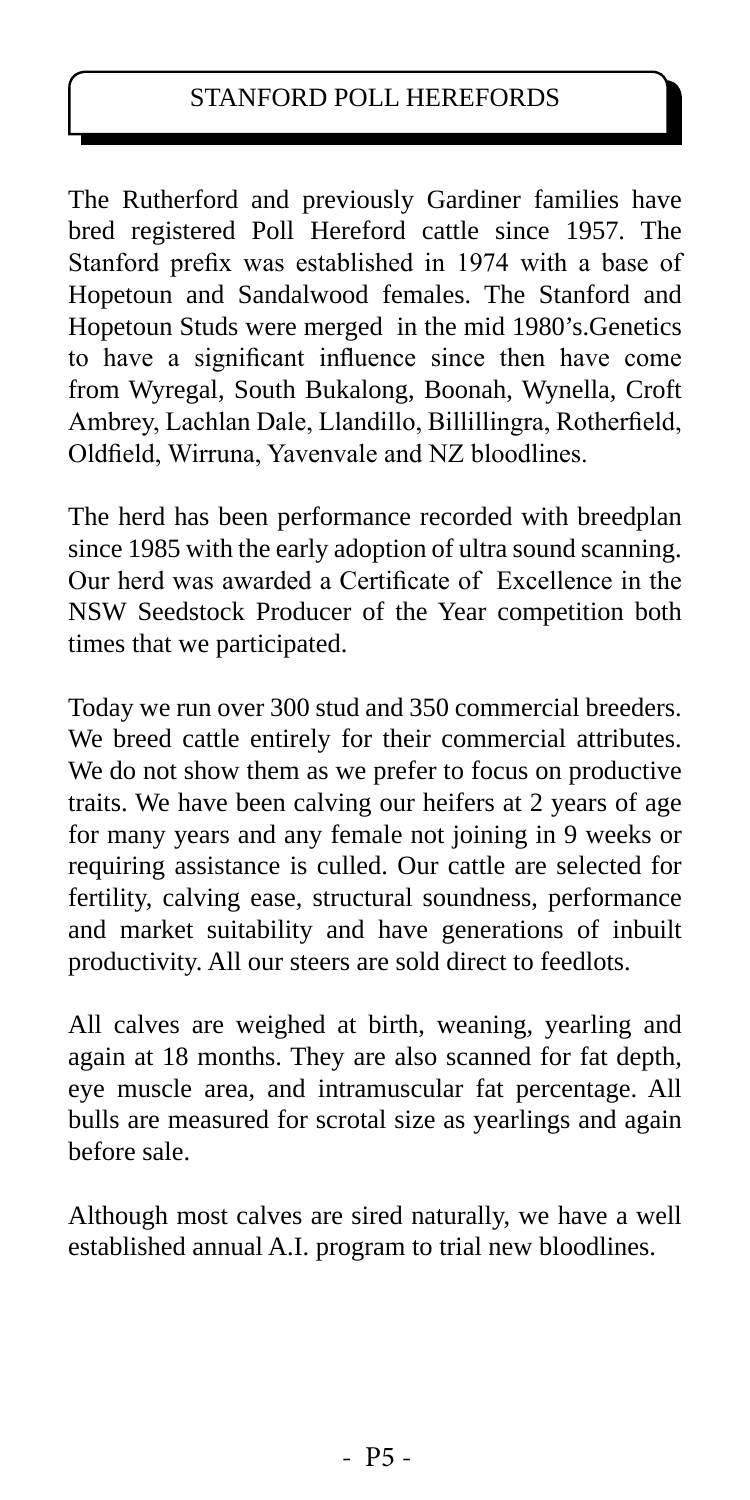Steers from Stanford have performed well above average in the Australian National Field Days Steer Trial comprising both grass and grain feeding. Over three trials our steers have been awarded prizes for 1st , 2nd and 3rd place pen of three carcasses and 1st, 2nd and 4th place for weight gain on grain. Importantly these results were achieved against all breeds and their crosses. Consistency counts.

## FERTILITY AND STRUCTURAL SOUNDNESS

This should be your most important consideration when selecting bulls. Our sale bulls have been inspected by Blayney Veterinary clinic. This included feet, legs, eyes, jaws, testes, sheath, and penis. A service test has not been included this year as time has not allowed, however we, of course, still guarantee them capable of doing the job.

Our bulls are entirely pasture reared as this has proven to extend working life in your herd by up to two years over grain fed bulls, according to work done by Dr Mike Blockey. We believe that your grass fed bulls shouldn't reach maximum mature weight before four years of age. If your bull only weighs 700kg at 2 years, relax, as long as he is fit and healthy you are well on the way to owning a very profitable bull as he is likely to last longer than a heavier bull.

## DNA / POLL / HORN STATUS

All bulls have been DNA tested

Bulls with (PP) in the lot heading are pure poll.

Bulls with  $(P)$  or  $(S)$  in the lot heading are heterozygous poll.

No bulls carry any recognised genetic disorder, EBV accuracy is enhanced, and parentage is confirmed.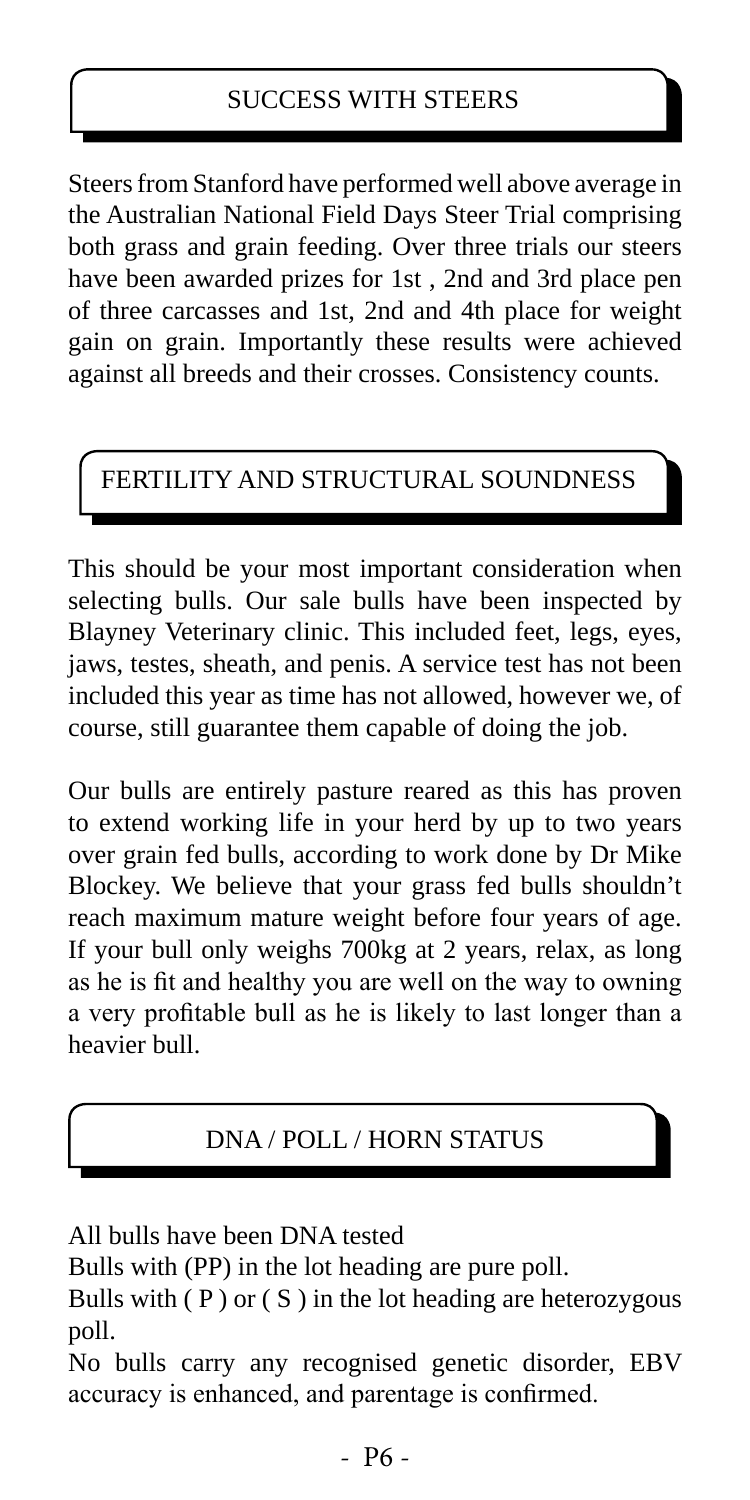#### BREEDPLAN EBV's

Group Breedplan provides the most accurate reports on production traits available to the industry. In fact, Group Breedplan is the only valid method for comparing cattle from different herds for growth, milk and carcass traits. The practice of comparing actual weights or carcass scans of animals from different herds is meaningless as most of the differences will be caused by factors such as type of country, climate, stocking rate and feeding regimes. Group Breedplan can save you heaps by identifying the actual genetic growth potential in grass fed bulls. The assessment of an animals genetic make up is expressed as an Estimated Breeding Value or EBV measured in Kg liveweight. It is based on an animals own comparative performance plus that of its relatives, while taking into account environmental effects. The figures shown here can be directly compared with those of other participating Poll Hereford Group Breedplan herds.

**CALVING EASE EBV's** are based on birth weight and calving ease recorded at birth. They will range from about -10 to +10 with the more positive EBV 's indicating easier calving. Use these when selecting heifer bulls.

**BIRTH WEIGHT** EBV's may be used to advantage in reducing calving problems in your heifers; the lower figures being more desirable. These should be used in association with such physical characteristics as smooth shoulders and finer bone. Ask us about Heifer bulls, a percentage of our bulls are now bred specifically for heifer joining, and we can advise you on the most likely prospects.

**MILK** Breedplan is able to split pre weaning performance into growth and milk genes. The EBV for milk in a bull represents the potential for him to pass on milking ability to his daughters. More milk in your cows can help you produce heavier, sappier vealers or reach market weight sooner. Too much milk however, can lead to more dry cows in a bad year, higher rates of udder breakdown in a good year, and more grass tetany problems.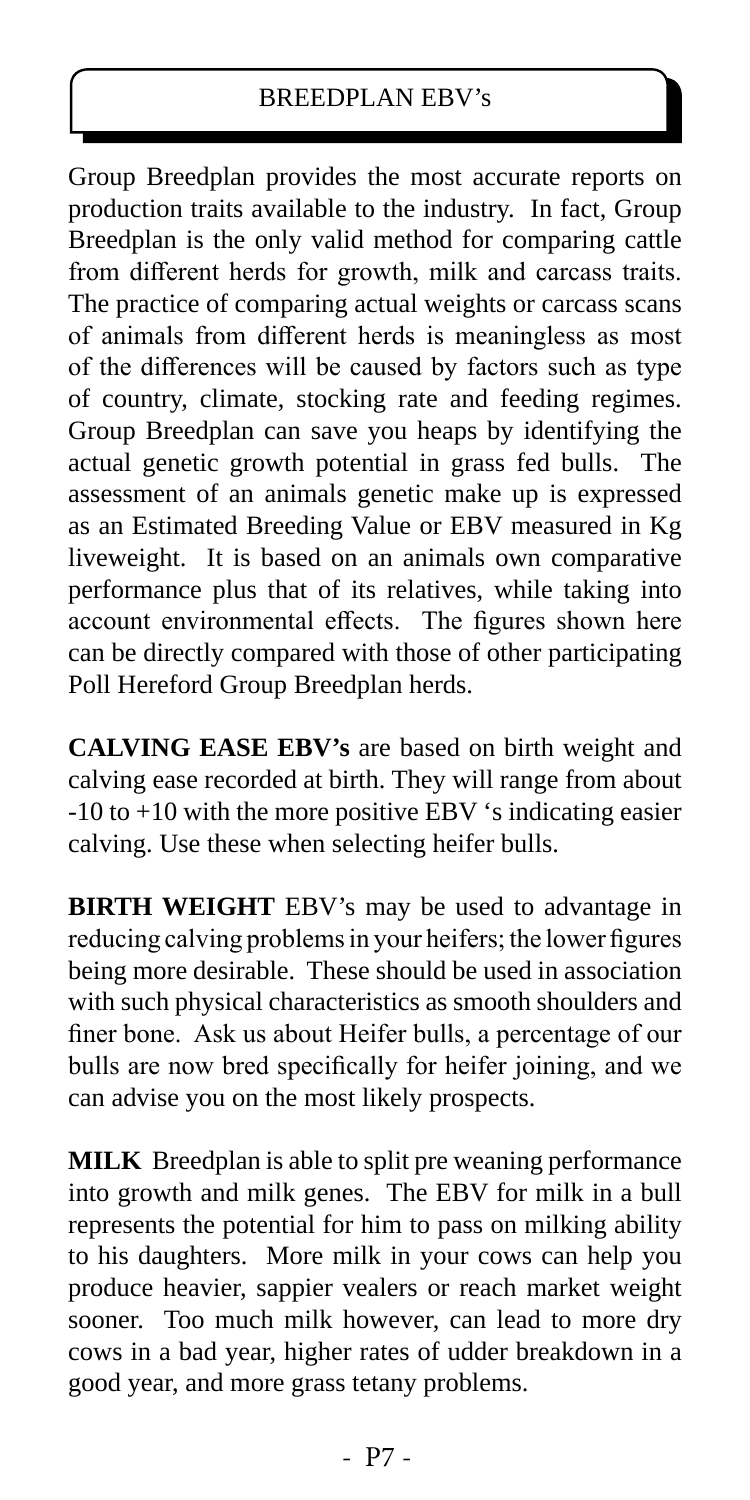**GROWTH** 200, 400 & 600 day growth EBV's are a measure of an animals inherent ability to grow to weaning, yearling and older weights, providing feed is available. More growth can help you reach target weights sooner or sell heavier cattle at the same age, however you may also find them harder to finish at younger ages. Larger breeding cows also require more feed than more moderate cows.

## **CARCASS**

Rump fat EBV's expressed in mm, and eye muscle area EBV's expressed in square cm are derived from ultrasound scanning conducted on all yearlings. Visual muscle score will also prove useful. More muscular carcases with the right amount of fat cover achieve significant premiums in the market place, currently about 20 cents / kg for each increase of one visual muscle score. Note, visual muscle score is a better indicator of carcass yield than EBV's.

IMF (Intramuscular Fat) % EBV is the estimate of the genetic difference in the percentage of IMF at the 12/13th rib on a 300kg carcass - more positive values would be favourable for the Japanese market, and for meat quality in general.

### **AN IMPORTANT MESSAGE ABOUT GROWTH**

On most properties with standard or higher stocking rates the main limiting factor for cattle growth rates is either feed availability ( usually autumn and winter ) or feed quality ( summer and autumn ) , assuming parasites have been controlled. This leaves only 3 to 4 months of each year when cattle can grow to their potential. For the remaining 8 months of each year they can only grow as fast as the limited quantity / quality of feed will allow – **No matter what their potential growth rate is.**

You will also find that the greater the gap between their potential growth rate and that allowed by the limited quantity / quality of feed, then the leaner the animal will become when put under stress such as calf rearing / cold winters etc.

This has serious implications for your breeding herd which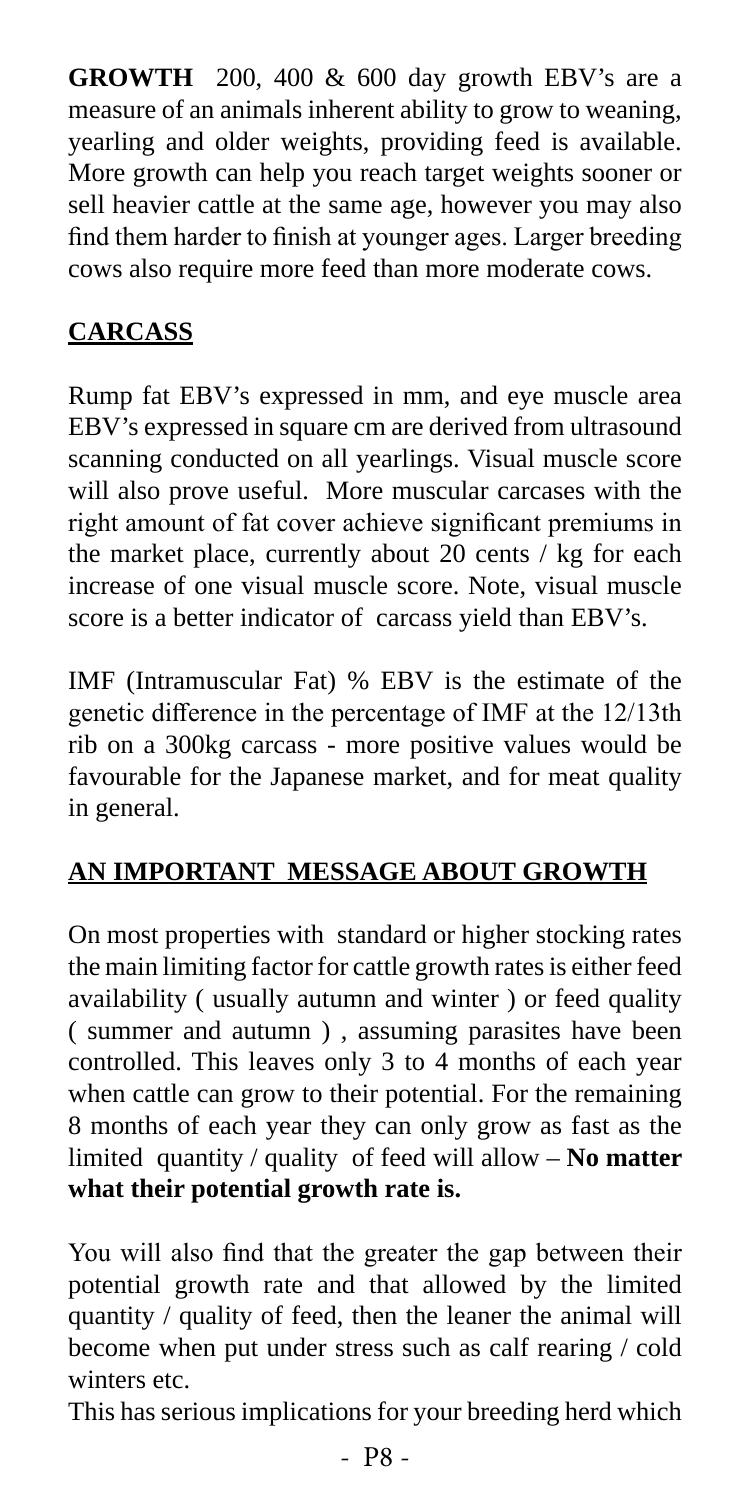on most farms will consume 70 to 80 % of feed grown for the cattle enterprise. If the growth potential of your herd exceeds the feed base provided to it by too much then **leanness becomes a problem for 8 months of the year and herd fertility will suffer**. The effect will be greatest on your heifers calving at 2 years.

You then have two choices

- 1. Reduce your stocking rate substantially. (ouch.) or
- 2. Try to match the cattle more closely to the environment.

Let's face it ; to be serious in cattle breeding these days you really have to be calving at 2 years in spring and you have to be thinking in terms of  $Kg / Ha$ , not  $Kg / head$ . **If you think you can identify with this message then you will realize that bigger is not necessarily better when it comes to growth EBV's. There are no free lunches, bigger cattle need more feed.**

**Before Breedplan we used to call it constitution or doing ability or in another way, early / late maturity patterns. What is the point in having 700 kg steers that still aren't finished. Their sisters will really struggle as they won't carry enough fat.**

In our commercial operation we find that all the higher priced markets available to us can be adequately supplied using moderate growth bulls whilst also keeping cow size sensible.

|            |                                                                                                         |        | Breed avg. EBVs for 2020 Born Calves                           |  |  |  |  |  |  |  |  |  |  |
|------------|---------------------------------------------------------------------------------------------------------|--------|----------------------------------------------------------------|--|--|--|--|--|--|--|--|--|--|
|            | Milk<br>600G<br><b>SS</b><br><b>IMF</b><br>400G<br><b>BW</b><br><b>EMA</b><br><b>CE</b><br>200g<br>Rump |        |                                                                |  |  |  |  |  |  |  |  |  |  |
| <b>EBV</b> | $+2.5$                                                                                                  | $+4.0$ | $+2.1$<br>$+33$<br>$+17$<br>$+55$<br>$+3.8$<br>$+78$<br>$+1.0$ |  |  |  |  |  |  |  |  |  |  |
|            | $+0.6$<br>SSR: \$133<br><b>NSR: \$119</b><br>SBM: \$134<br><b>NBT: \$99</b>                             |        |                                                                |  |  |  |  |  |  |  |  |  |  |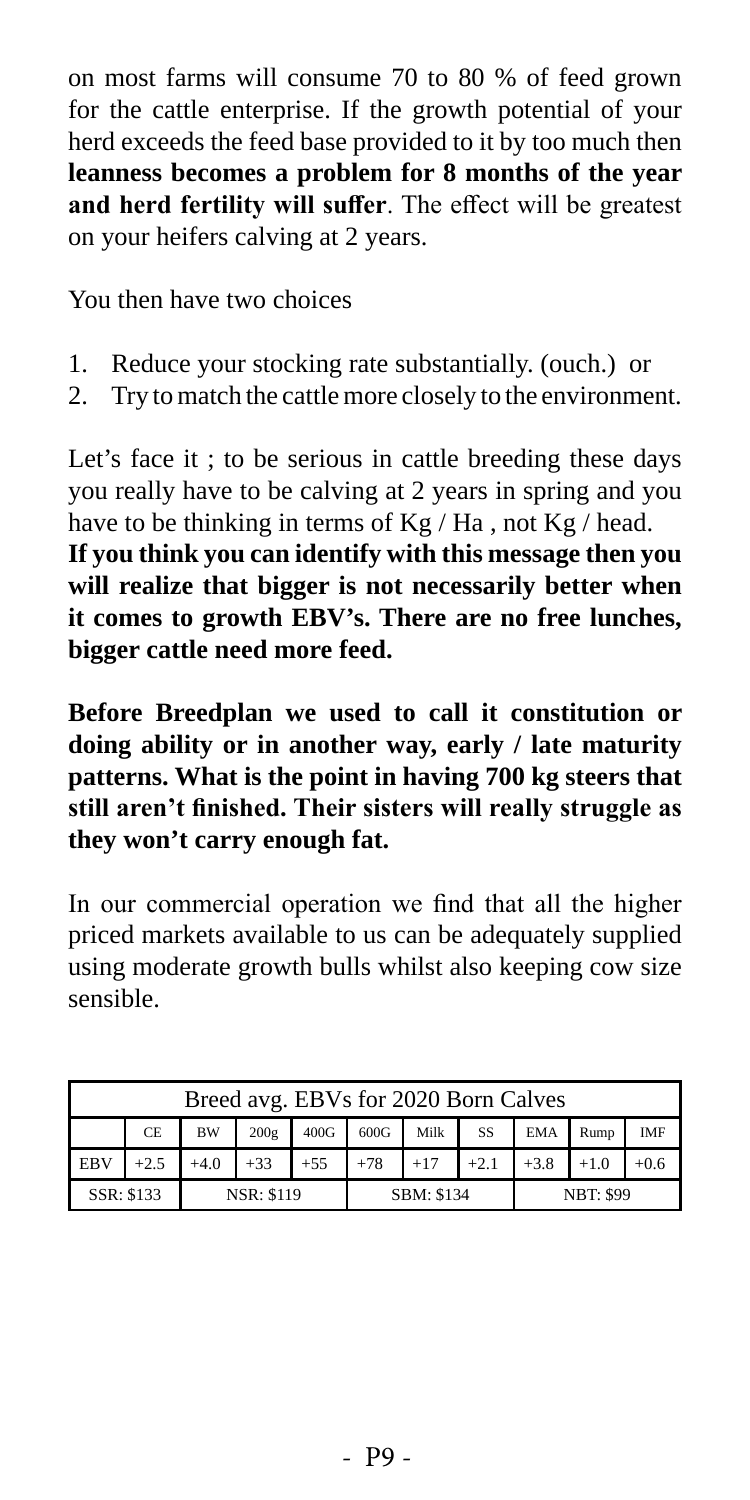## **PART 1 Fertility (valid for 12 months following purchase)**

We guarantee that our bulls are capable (excluding injury or disease occurring after purchase, and assuming you have kept him in good working condition) of achieving conception rates of 90% (85% for autumn and early winter calving herds) when mated to up to 50 females for nine weeks, providing your cows are healthy and cycling. If your bull does not produce the expected number of calves or pregnancies as a result of the failure of his own fertility (Vet. certificate required), we will:

- replace him with a bull of equal value at no charge.
- Give you a credit to the tune of \$50 for each empty cow (up to the guaranteed level).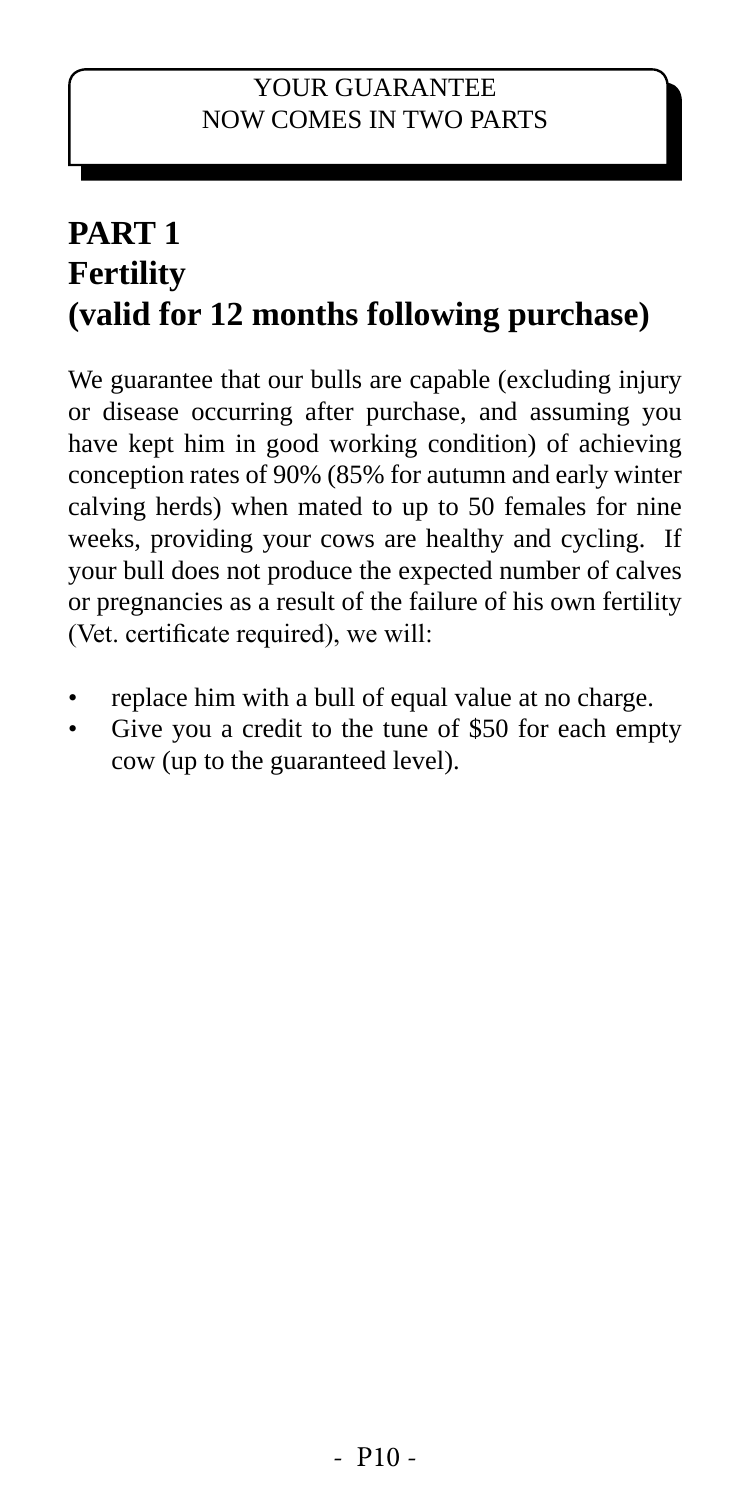## **PART 2 Structural soundness (valid for 2 years following purchase)**

The average working life of a bull in south eastern Australia is three years. While we make every endeavor to ensure that all bulls sold are sound, it is often difficult to foresee how a young bulls feet, hips etc. will perform in the years ahead.

We are prepared to guarantee that you will get at least the average three seasons from our bulls and it works like this:

Assuming your bull completes his first mating successfully, but presents in an unsound condition for his 2nd (due to feet, leg or hip problems not caused by injury or disease) we will provide you with a bull of equal value at a 60% discount. If at the end of 2 years your bull, having completed 2 successful matings, presents in an unsound condition prior to his 3rd mating, we will provide you with a bull of equal value at a 30% discount, thus ensuring that you receive the full value of your original purchase.

**Remember, if for any reason you are disappointed with your purchase, please let us know, and we will do our best to help. With this type of feedback, you can help us to produce a better article**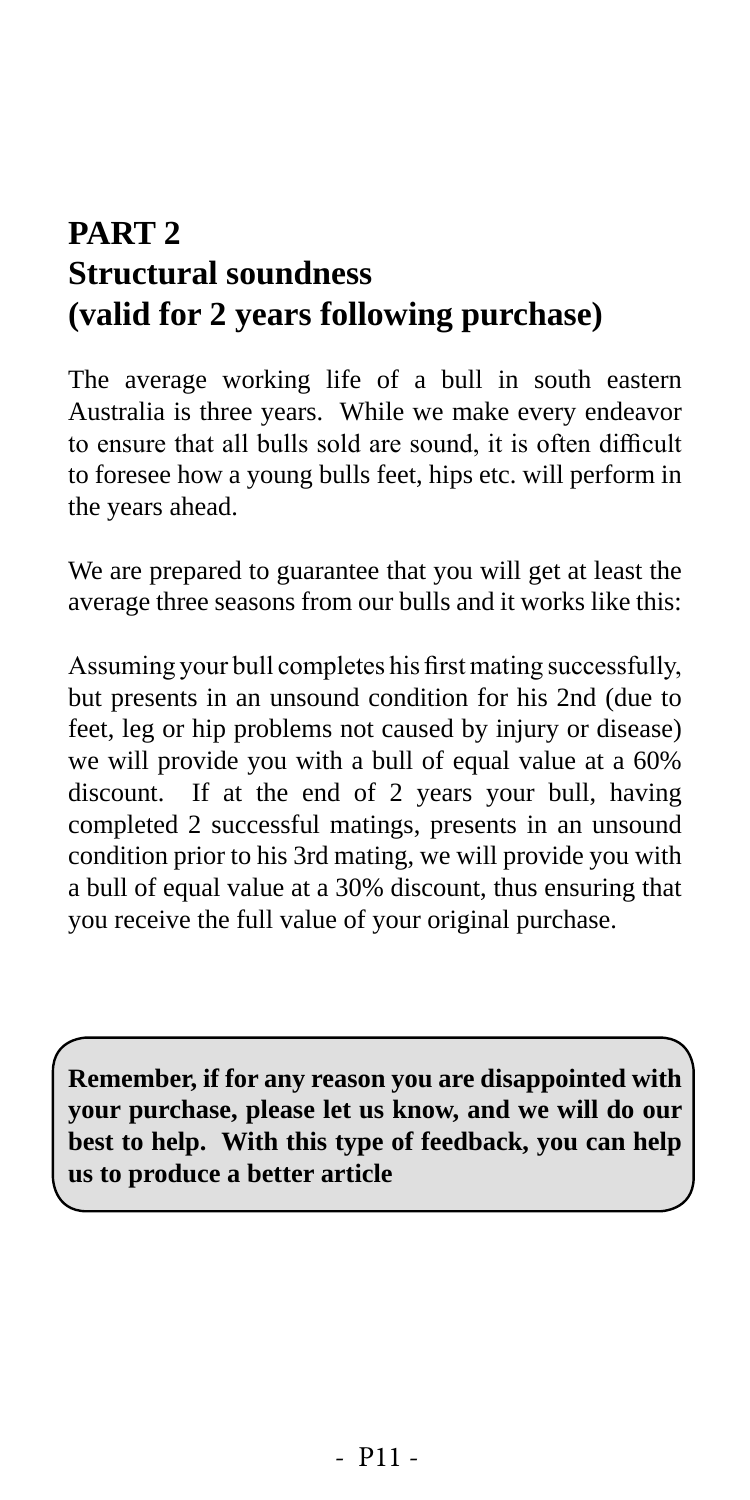|                        |             |           | Lot: 1 STANFORD RHINO R011 (PP)                 |                                |                        |                                                                    |        |
|------------------------|-------------|-----------|-------------------------------------------------|--------------------------------|------------------------|--------------------------------------------------------------------|--------|
| Tattoo: R011           |             |           |                                                 | <b>RNRR011</b>                 |                        | Born: 13/08/2020                                                   |        |
|                        |             |           |                                                 | ROTHERFIELD SNAZZY Y62 (S)     |                        |                                                                    |        |
|                        |             |           | STANFORD EROS E070 (P)                          |                                |                        |                                                                    |        |
|                        |             |           |                                                 | STANFORD DULCIE U20 (P)        |                        |                                                                    |        |
|                        |             |           | Sire: STANFORD LYNX L017 (PP)                   |                                |                        |                                                                    |        |
|                        |             |           |                                                 | STANFORD FEDERAL F135 (P)      |                        |                                                                    |        |
|                        |             |           | STANFORD PALES J033 (P)                         |                                |                        |                                                                    |        |
|                        |             |           |                                                 | STANFORD PALES A76 (P)         |                        |                                                                    |        |
|                        |             |           |                                                 | WIRRUNA GAYLORD G152 (ET) (P)  |                        |                                                                    |        |
|                        |             |           | WIRRUNA KERSTREL K336 (PP)                      |                                |                        |                                                                    |        |
|                        |             |           |                                                 | WIRRUNA GOLDEN VANITY E194 (P) |                        |                                                                    |        |
|                        |             |           | Dam: STANFORD BRACELET P062 (P)                 |                                |                        |                                                                    |        |
|                        |             |           |                                                 | STANFORD FEDERAL F135 (P)      |                        |                                                                    |        |
|                        |             |           | STANFORD BRACELET M244 (P)                      |                                |                        |                                                                    |        |
|                        |             |           |                                                 | STANFORD BRACELET G025 (P)     |                        |                                                                    |        |
|                        |             |           | March 2022 Hereford BREEDPLAN                   |                                |                        |                                                                    |        |
|                        | <b>CE</b>   | <b>BW</b> |                                                 |                                |                        | 200G 400G 600G Milk SS EMA Rump IMF                                |        |
|                        |             |           | EBV +9.8 -0.5 +24 +40 +49 +18 -0.3 +6.0         |                                |                        | $+2.4$                                                             | $+0.4$ |
|                        |             |           |                                                 |                                |                        | Acc% 40% 71% 65% 65% 66% 49% 75% 48% 58% 54%                       |        |
|                        | SSR: +\$125 |           | NSR: +\$128 SBM: +\$149                         |                                |                        | NBT: +\$112                                                        |        |
| Eye Pigment: 100 / 100 |             |           |                                                 |                                | <b>Muscle Score C+</b> |                                                                    |        |
|                        |             |           |                                                 |                                |                        | Meat from one end to the other. Highest EMA scan in group. Heifers |        |
|                        |             |           | first calf. Used over stud heifers last spring. |                                |                        |                                                                    |        |
|                        |             |           |                                                 |                                |                        |                                                                    |        |

#### STANFORD REMEDY R035 (AI) (S)  $Lot: 2$ Tattoo: R035 **RNRR035** Born: 19/08/2020

QUAMBY PLAINS STOCKMASTER Y118 (P) WIRRUNA FLETCHER F214 (P) WIRRUNA LAST DAY B16 (AI) (H#) Sire: WIRRUNA LANCE L74 (AI) (PP) ELITE 4110 E212 (AI) (PP) WIRRUNA GOLDEN VANITY H60 (AI) (P) WIRRUNA GOLDEN VANITY F303 (P) BROOKLYND CHAMPAGNE (P) STANFORD FRANKLIN F046 (P) STANFORD SECRECY C044 (P) Dam: STANFORD MOTH J071 (P) STANFORD WROLLER W079 (P) STANFORD MOTH C077 (P) STANFORD MOTH A196 (P) March 2022 Hereford BREEDPLAN CE **BW** 200G 400G 600G Milk SS **EMA Rump IMF** EBV  $+2.0$  $+2.4$  $+26$  $+51$  $+62$  $+14$  $+3.0$  $+4.0$  $+2.7$  $+1.3$ Acc% 45% 72% 67% 67% 67% 57% 76% 49% 59% 56% SSR: +\$148 NSR: +\$140 **SBM: +\$137 NBT: +\$89** Eye Pigment: 100 / 100 Muscle Score C+<br>Strong fertility and calving ease built in. Easy doing & moderate frame. Eye Pigment: 100 / 100 2nd highest IMF scan in group. Purchaser. Price: S.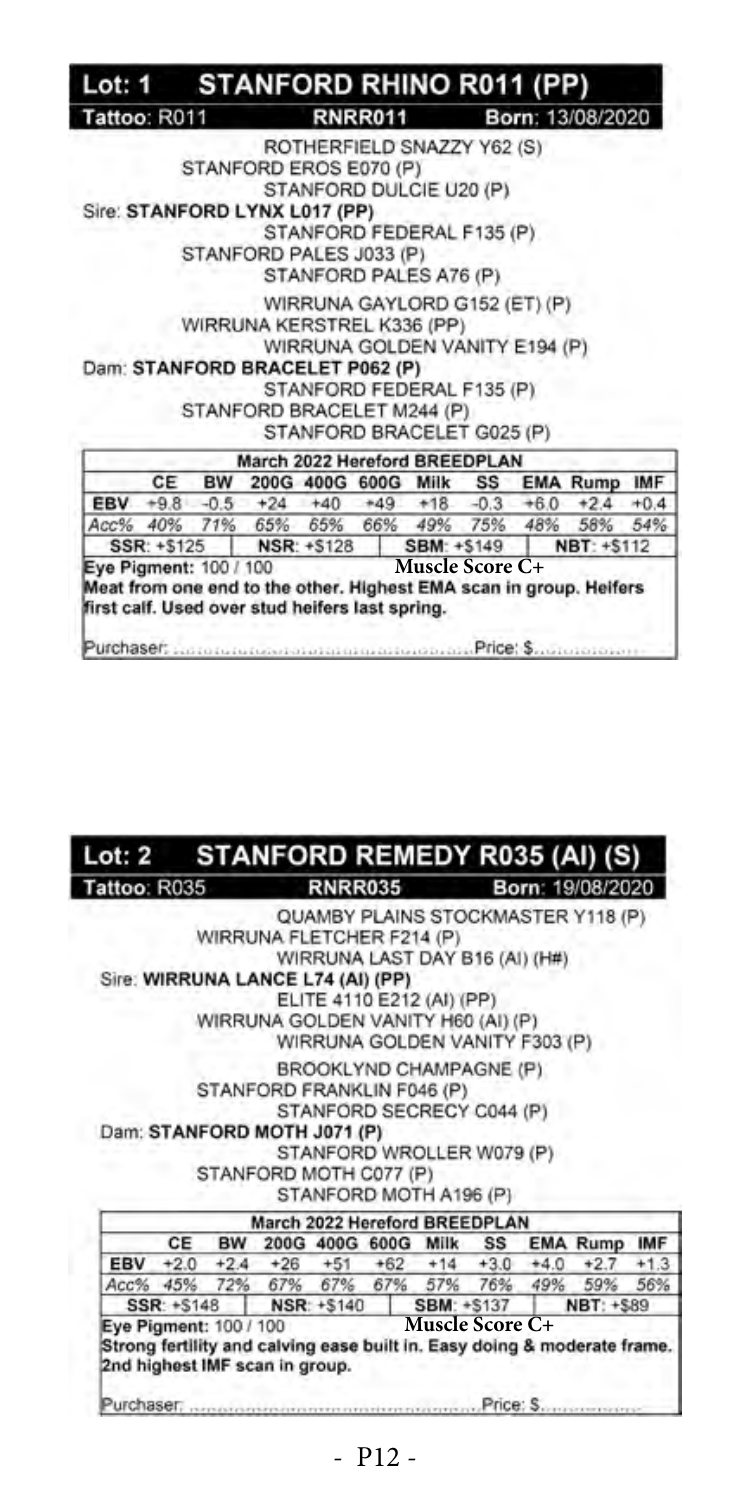| Tattoo: R036                      |        |        |                               | <b>RNRR036</b> |                                |                       |        |        | Born: 19/08/2020                                                 |        |
|-----------------------------------|--------|--------|-------------------------------|----------------|--------------------------------|-----------------------|--------|--------|------------------------------------------------------------------|--------|
|                                   |        |        |                               |                | STANFORD ZORBA Z149 (P)        |                       |        |        |                                                                  |        |
|                                   |        |        | STANFORD EMPEROR E027 (P)     |                |                                |                       |        |        |                                                                  |        |
|                                   |        |        |                               |                | STANFORD LADY HAMILTON X1 (P)  |                       |        |        |                                                                  |        |
| Sire: STANFORD KINGSTON K076 (PP) |        |        |                               |                |                                |                       |        |        |                                                                  |        |
|                                   |        |        |                               |                | BILLILINGRA ARISTOTLE (P)      |                       |        |        |                                                                  |        |
|                                   |        |        | STANFORD TULIP F123 (P)       |                |                                |                       |        |        |                                                                  |        |
|                                   |        |        |                               |                | STANFORD TULIP B017 (P)        |                       |        |        |                                                                  |        |
|                                   |        |        |                               |                | WIRRUNA GAYLORD G152 (ET) (P)  |                       |        |        |                                                                  |        |
|                                   |        |        | WIRRUNA KERSTREL K336 (PP)    |                |                                |                       |        |        |                                                                  |        |
|                                   |        |        |                               |                | WIRRUNA GOLDEN VANITY E194 (P) |                       |        |        |                                                                  |        |
| Dam: STANFORD MOTH N112 (P)       |        |        |                               |                |                                |                       |        |        |                                                                  |        |
|                                   |        |        |                               |                | STANFORD DIESEL G155 (P)       |                       |        |        |                                                                  |        |
|                                   |        |        | STANFORD MOTH L050 (P)        |                |                                |                       |        |        |                                                                  |        |
|                                   |        |        |                               |                | STANFORD MOTH H016 (P)         |                       |        |        |                                                                  |        |
|                                   |        |        | March 2022 Hereford BREEDPLAN |                |                                |                       |        |        |                                                                  |        |
|                                   | CE     | BW     |                               |                | 200G 400G 600G Milk SS         |                       |        |        | <b>EMA Rump IMF</b>                                              |        |
| EBV                               | $+8.3$ | $+0.7$ | $+24.$                        | $+35$          | $+49$                          | $+17$                 | $+1.3$ | $+3.3$ | $+0.8$                                                           | $+0.3$ |
| Acc% 39%                          |        |        | 70% 66% 66% 66% 50% 65%       |                |                                |                       |        | 47%    | 58%                                                              | 55%    |
| SSR: +\$100                       |        |        |                               | NSR: +\$97     |                                | <b>SBM: +S123</b>     |        |        | NBT: +\$97                                                       |        |
|                                   |        |        |                               |                |                                | <b>Muscle Score C</b> |        |        | Specialist heifer bull. Very smooth coated. Used over commercial |        |
| Eye Pigment: 100 / 100            |        |        |                               |                |                                |                       |        |        |                                                                  |        |

| Lot: 4                        |            |        | <b>STANFORD RINGER R037 (PP)</b>                                         |                                                                                                 |                   |                       |     |                                             |            |
|-------------------------------|------------|--------|--------------------------------------------------------------------------|-------------------------------------------------------------------------------------------------|-------------------|-----------------------|-----|---------------------------------------------|------------|
| Tattoo: R037                  |            |        |                                                                          | <b>RNRR037</b>                                                                                  |                   |                       |     | Born: 20/08/2020                            |            |
|                               |            |        | STANFORD EROS E070 (P)                                                   | ROTHERFIELD SNAZZY Y62 (S)<br>STANFORD DULCIE U20 (P)                                           |                   |                       |     |                                             |            |
| Sire: STANFORD LYNX L017 (PP) |            |        | STANFORD PALES J033 (P)                                                  | STANFORD FEDERAL F135 (P)<br>STANFORD PALES A76 (P)                                             |                   |                       |     |                                             |            |
| Dam: STANFORD PALES P014 (P)  |            |        | WIRRUNA KERSTREL K336 (PP).<br>STANFORD PALES M161 (AI) (P)              | WIRRUNA GAYLORD G152 (ET) (P)<br>WIRRUNA GOLDEN VANITY E194 (P)<br>STANFORD PALES E122 (AI) (P) |                   |                       |     | MONYMUSK GALLANT 110089 (IMP NZL) (P)       |            |
|                               |            |        | March 2022 Hereford BREEDPLAN                                            |                                                                                                 |                   |                       |     |                                             |            |
|                               | CE         |        | BW 200G 400G 600G Milk SS                                                |                                                                                                 |                   |                       |     | <b>EMA Rump</b>                             | <b>IMF</b> |
| EBV                           | $+8.1$     | $+0.6$ |                                                                          |                                                                                                 |                   |                       |     | $+25$ $+37$ $+43$ $+20$ $+22$ $+3.5$ $+1.5$ | $+0.2$     |
| Acc%                          | 40%        |        | 70% 64% 64% 64% 48% 75%                                                  |                                                                                                 |                   |                       | 47% | 57%                                         | 53%        |
|                               | SSR: +\$92 |        | NSR: +\$89                                                               |                                                                                                 | <b>SBM: +S110</b> |                       |     | <b>NBT: +S88</b>                            |            |
| Eye Pigment: 100 / 100        |            |        | Specialist heifer bull. Heifers first calf. Used over commercial heifers |                                                                                                 |                   | <b>Muscle Score C</b> |     |                                             |            |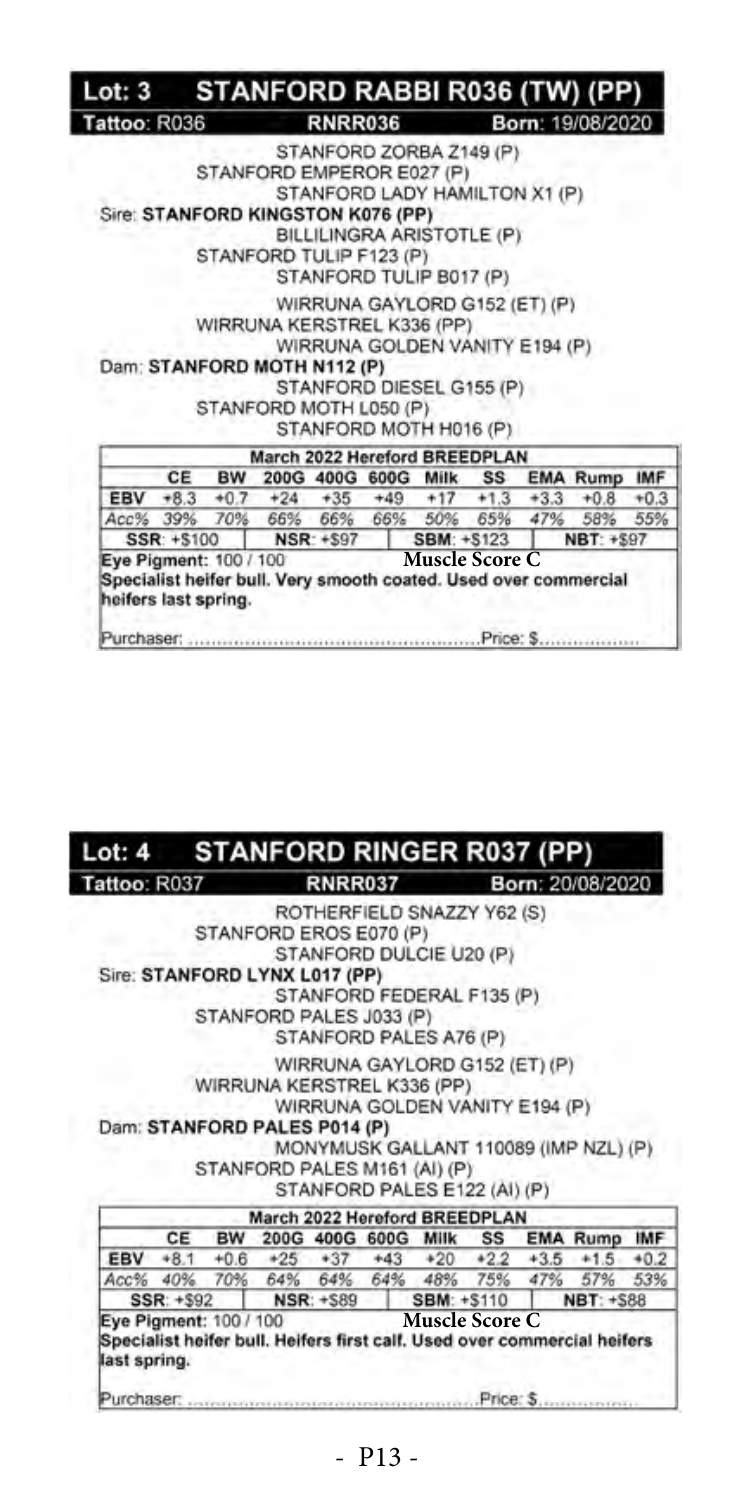| Lot: 5 STANFORD RIDGEWAY R040 (PP)    |             |           |                                   |                           |           |                                    |        |                                                                       |        |
|---------------------------------------|-------------|-----------|-----------------------------------|---------------------------|-----------|------------------------------------|--------|-----------------------------------------------------------------------|--------|
| Tattoo: R040                          |             |           |                                   | <b>RNRR040</b>            |           |                                    |        | Born: 20/08/2020                                                      |        |
|                                       |             |           |                                   |                           |           | SOUTH BUKALONG WALLACE 2 (P)       |        |                                                                       |        |
|                                       |             |           | GLENTREVOR WALLACE H427 (AI) (PP) |                           |           |                                    |        |                                                                       |        |
|                                       |             |           |                                   |                           |           | GLENTREVOR MARITANA F240 (P)       |        |                                                                       |        |
| Sire: YAVENVALE NIMBLE N271 (AI) (PP) |             |           |                                   |                           |           |                                    |        |                                                                       |        |
|                                       |             |           |                                   |                           |           | YAVENVALE HOT SPARK H491 (AI) (PP) |        |                                                                       |        |
|                                       |             |           | YAVENVALE CORA L277 (S)           |                           |           |                                    |        |                                                                       |        |
|                                       |             |           |                                   |                           |           |                                    |        | YAVENVALE CORA B027 ET1 (AI) (ET) (H)                                 |        |
|                                       |             |           |                                   | STANFORD EROS E070 (P)    |           |                                    |        |                                                                       |        |
|                                       |             |           | STANFORD JOFF J155 (PP)           |                           |           |                                    |        |                                                                       |        |
|                                       |             |           |                                   |                           |           | STANFORD DULCIE G182 (P)           |        |                                                                       |        |
| Dam: STANFORD LADY HAMILTON P173 (P)  |             |           |                                   |                           |           |                                    |        |                                                                       |        |
|                                       |             |           |                                   |                           |           | STANFORD EMPEROR E027 (P).         |        |                                                                       |        |
|                                       |             |           | STANFORD LADY HAMILTON J222 (P)   |                           |           |                                    |        |                                                                       |        |
|                                       |             |           |                                   |                           |           | STANFORD LADY HAMILTON F120 (P)    |        |                                                                       |        |
|                                       |             |           | March 2022 Hereford BREEDPLAN     |                           |           |                                    |        |                                                                       |        |
|                                       | CE          | <b>BW</b> |                                   |                           |           | 200G 400G 600G Milk SS             |        | <b>EMA Rump IMF</b>                                                   |        |
|                                       | EBV +11.4   | $+0.9$    | $+26$                             | $+44$                     | $+58 +17$ | $+1.2$                             | $+3.3$ | $+2.4$                                                                | $+1.4$ |
| Acc% 38%                              |             |           | 70% 64% 64% 65% 49% 65%           |                           |           |                                    | 46%    | 58%                                                                   | 54%    |
|                                       | SSR: +\$138 |           |                                   | NSR: +\$132   SBM: +\$167 |           |                                    |        | NBT: +S122                                                            |        |
| Eye Pigment: 100 / 100                |             |           |                                   |                           |           | <b>Muscle Score C</b>              |        |                                                                       |        |
|                                       |             |           |                                   |                           |           |                                    |        | Extremely well put together specialist heifer bull that could also be |        |
|                                       |             |           |                                   |                           |           |                                    |        | used over cows. Helfers first calf. Used over commercial helfers last |        |
| spring. One of the best.              |             |           |                                   |                           |           |                                    |        |                                                                       |        |
| Purchaser                             |             |           |                                   |                           |           | Price: S.                          |        |                                                                       |        |

#### **STANFORD REMARK R041 (PP)**  $Lot: 6$ Tattoo: R041 **RNRR041** Born: 21/08/2020

SOUTH BUKALONG WALLACE 2 (P) GLENTREVOR WALLACE H427 (AI) (PP) GLENTREVOR MARITANA F240 (P) Sire: YAVENVALE NIMBLE N271 (AI) (PP) YAVENVALE HOT SPARK H491 (AI) (PP) YAVENVALE CORA L277 (S) YAVENVALE CORA B027 ET1 (AI) (ET) (H) WIRRUNA GAYLORD G152 (ET) (P) WIRRUNA KERSTREL K336 (PP) WIRRUNA GOLDEN VANITY E194 (P) Dam: STANFORD MARINDA P179 (P) STANFORD JOFF J155 (PP) STANFORD MARINDA M262 (P) STANFORD MARINDA F040 (P)

|            |                                                               |     |       |           | March 2022 Hereford BREEDPLAN |          |                                                                              |  |
|------------|---------------------------------------------------------------|-----|-------|-----------|-------------------------------|----------|------------------------------------------------------------------------------|--|
|            | CF                                                            | BW. |       |           | 200G 400G 600G Milk SS        |          | <b>EMA Rump IMF</b>                                                          |  |
|            | EBV $+11.8$ -1.3                                              |     | $+28$ | $+48 +59$ |                               |          | $+19$ $+1.6$ $+4.1$ $+3.2$ $+1.5$                                            |  |
|            | Acc% 38% 69% 64% 64% 65% 50% 75% 47%                          |     |       |           |                               |          | 58% 54%                                                                      |  |
|            | SSR: +\$162 NSR: +\$159                                       |     |       |           |                               |          | SBM: +\$185   NBT: +\$132                                                    |  |
|            | Eye Pigment: 100 / 100<br>Used over stud helfers last spring. |     |       |           | <b>Muscle Score C+</b>        |          | Top of the range helfer bull with strong carcase traits. Helfers first calf. |  |
| Purchaser: |                                                               |     |       |           |                               | Price: S |                                                                              |  |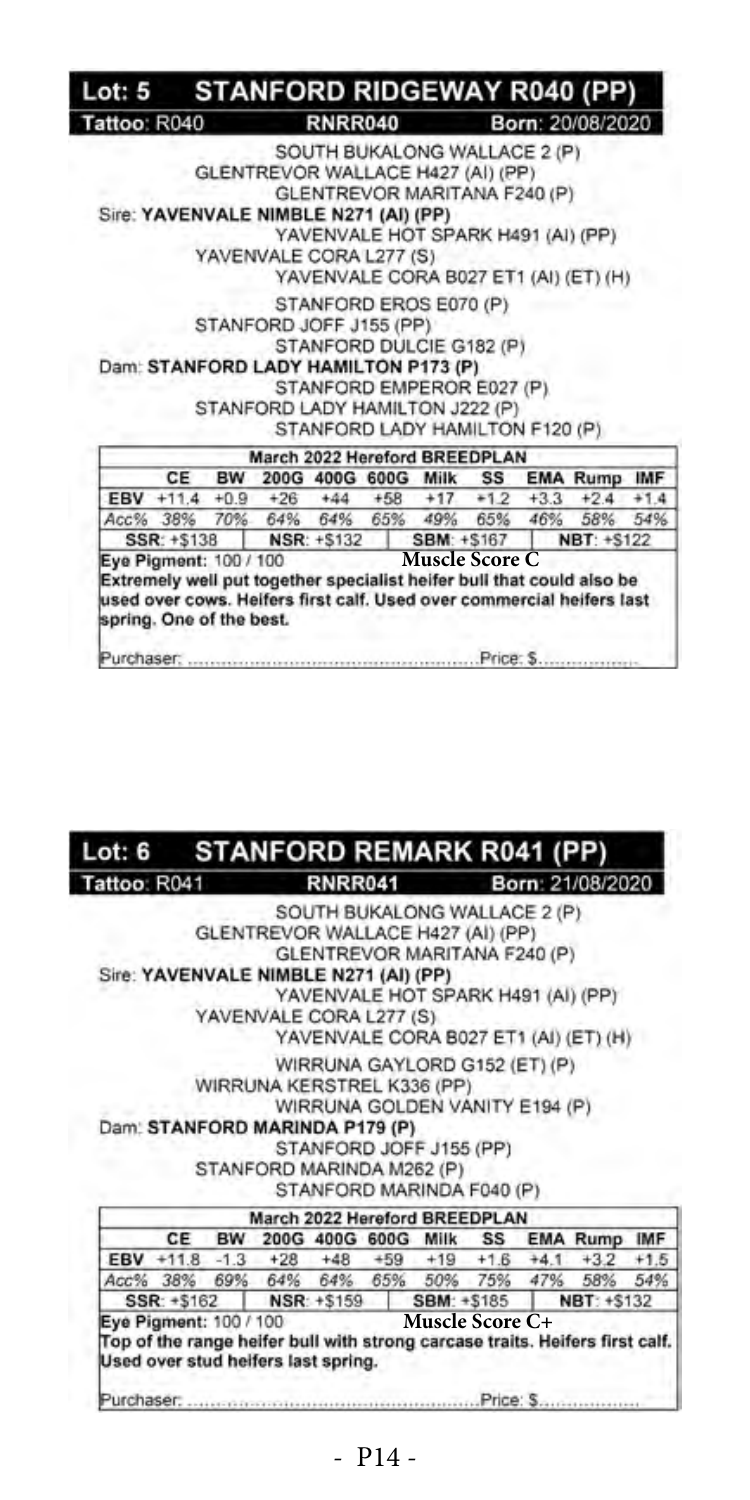



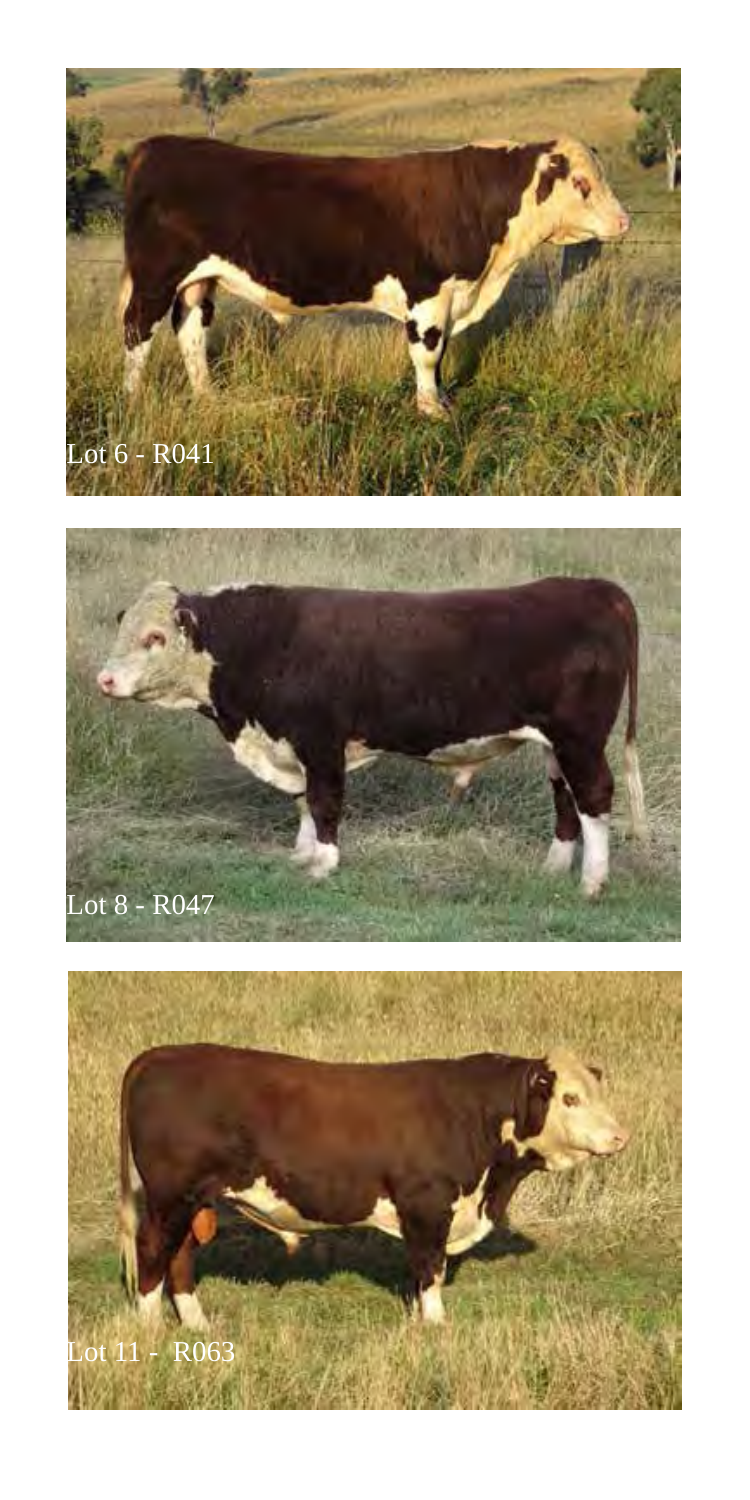



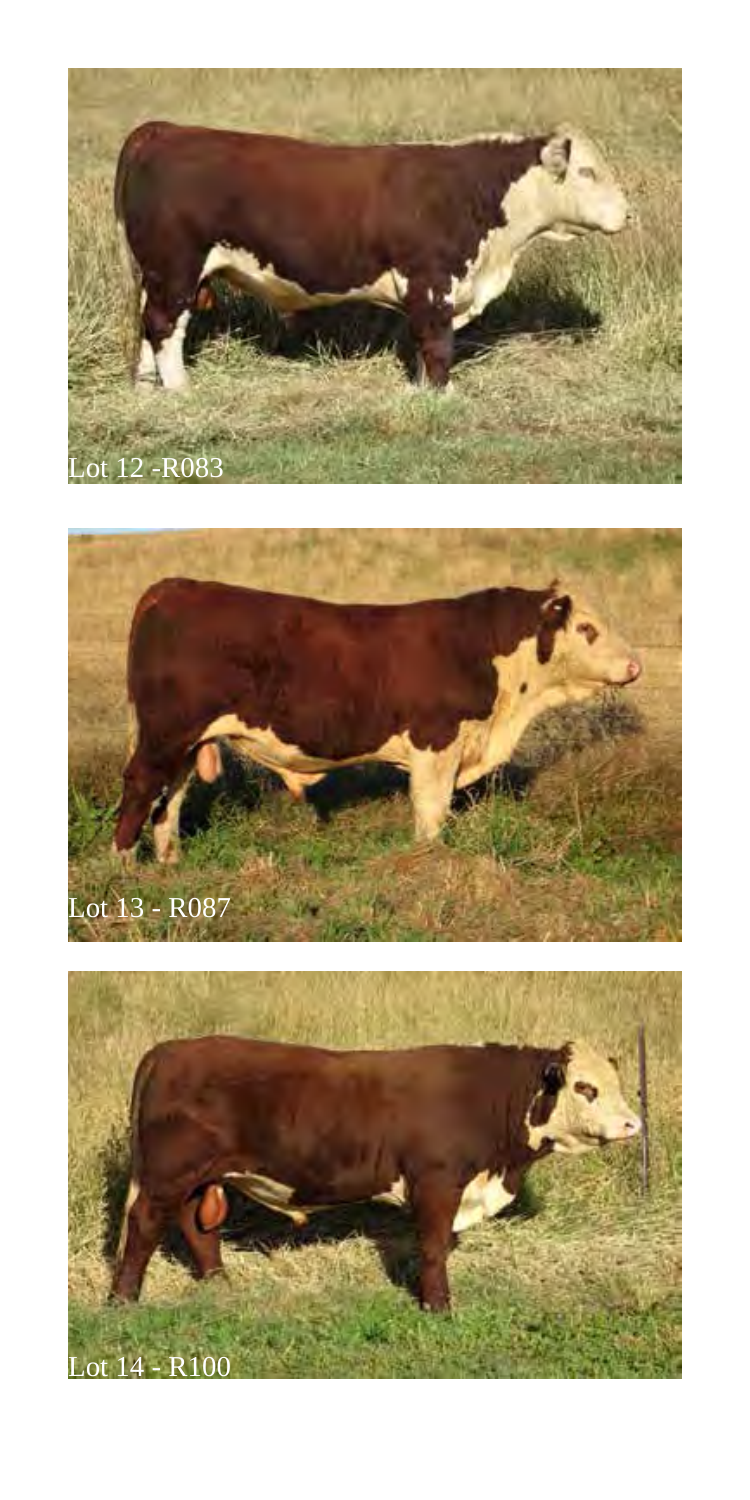



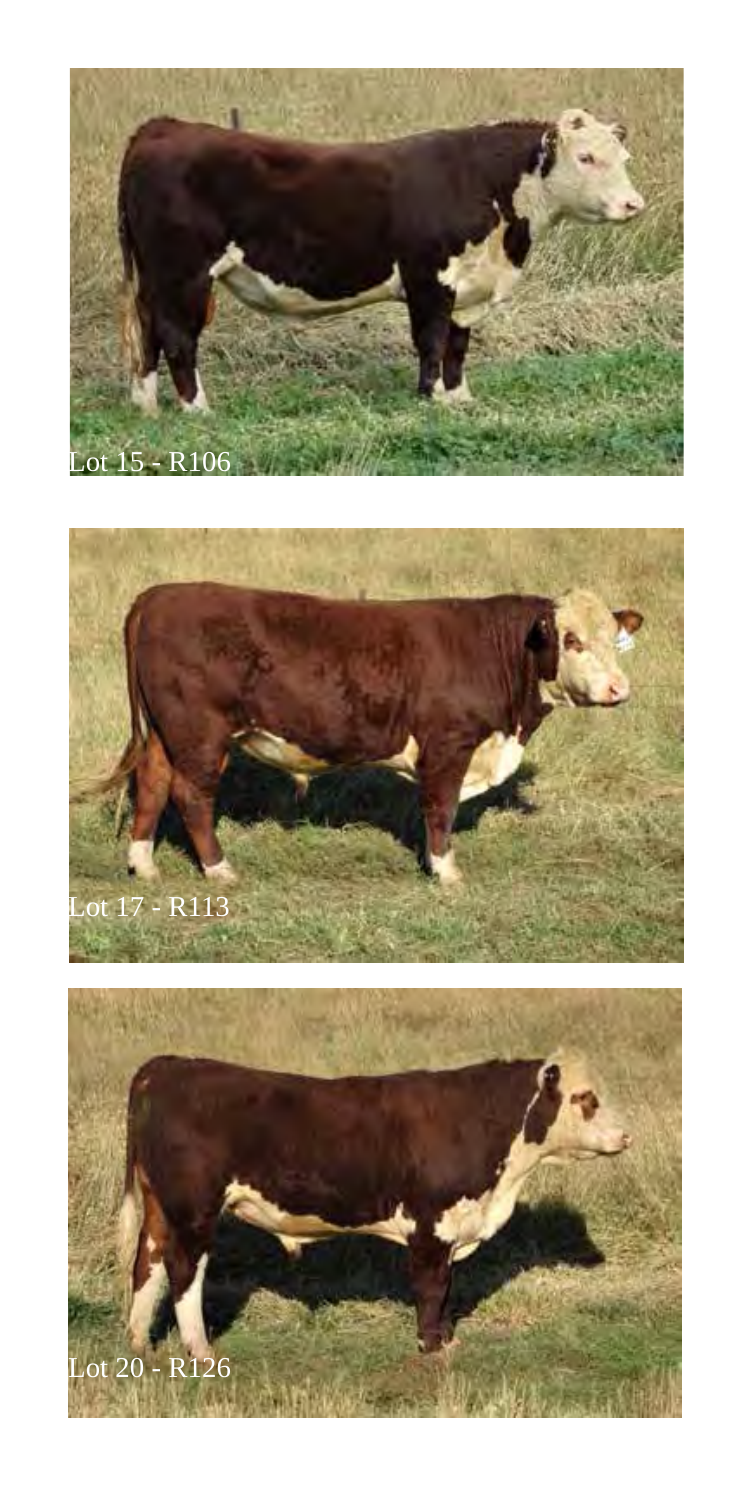



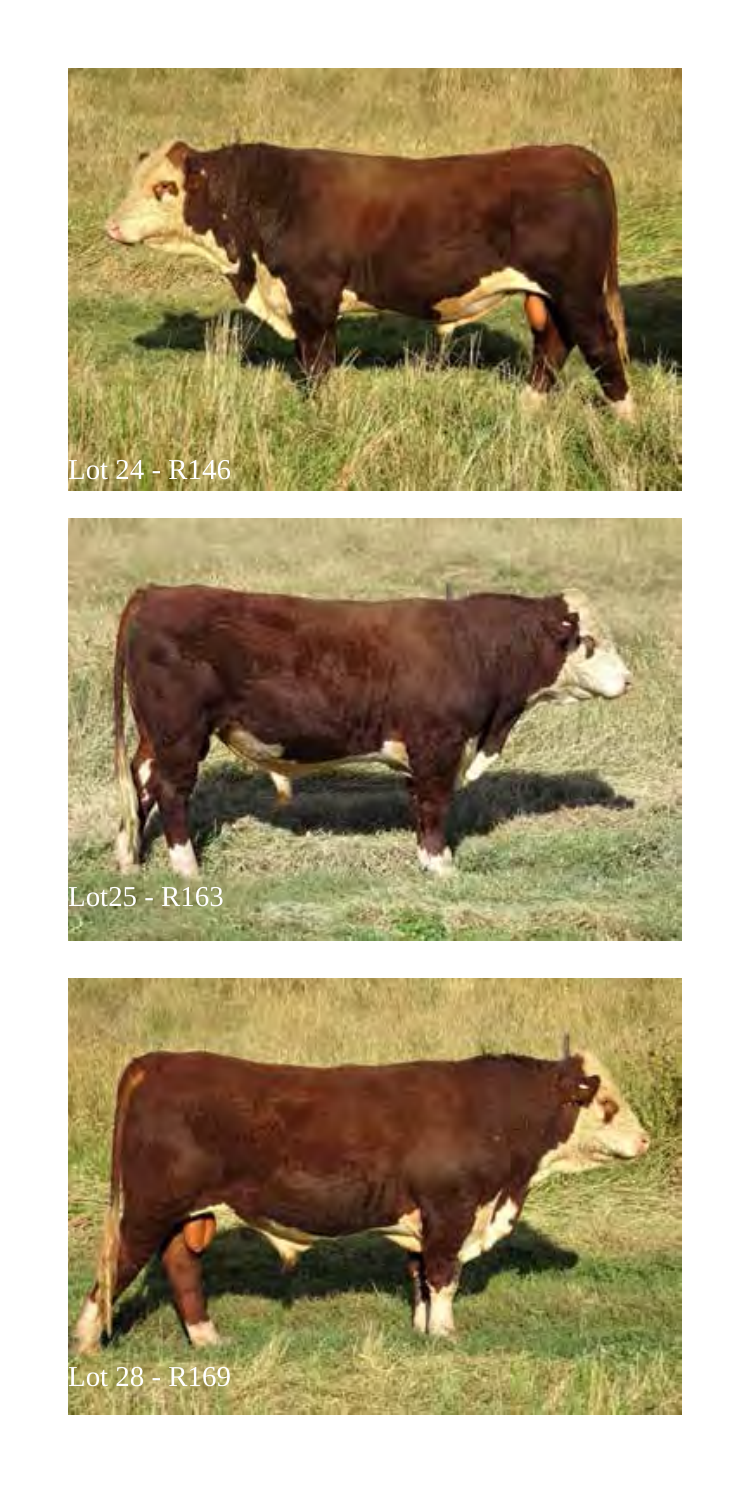|                                    |                  |           | Lot: 7 STANFORD RETRO R044 (PP)                                                                                                                                                                                                                                        |                        |  |                                    |     |
|------------------------------------|------------------|-----------|------------------------------------------------------------------------------------------------------------------------------------------------------------------------------------------------------------------------------------------------------------------------|------------------------|--|------------------------------------|-----|
| Tattoo: R044                       |                  |           | <b>RNRR044</b>                                                                                                                                                                                                                                                         |                        |  | Born: 21/08/2020                   |     |
|                                    |                  |           | STANFORD ZORBA Z149 (P)<br>STANFORD EMPEROR E027 (P)<br>STANFORD LADY HAMILTON X1 (P)<br>Sire: STANFORD KINGSTON K076 (PP)<br>BILLILINGRA ARISTOTLE (P)<br>STANFORD TULIP F123 (P)<br>STANFORD TULIP B017 (P)<br>MARKOWEN CLASSIC (AI) (P)<br>OLDFIELD GLOBAL G182 (P) |                        |  |                                    |     |
|                                    |                  |           | Dam: STANFORD FAVOURITE N048 (P)<br>STANFORD EROS E070 (P)<br>STANFORD FAVOURITE J073 (P)<br>STANFORD FAVOURITE G223 (P)                                                                                                                                               |                        |  | MOUNT DIFFICULT HAPPY DAY B131 (P) |     |
|                                    |                  |           | March 2022 Hereford BREEDPLAN                                                                                                                                                                                                                                          |                        |  |                                    |     |
|                                    | CE               |           |                                                                                                                                                                                                                                                                        |                        |  | BW 200G 400G 600G Milk SS EMA Rump | IMF |
| EBV                                |                  |           | $+7.9$ $+0.2$ $+15$ $+24$ $+33$ $+19$ $+0.8$ $+3.7$                                                                                                                                                                                                                    |                        |  | $+1.8$ $+1.7$                      |     |
| Acc% 39%                           |                  |           | 72% 66% 67% 67% 51% 76% 49%                                                                                                                                                                                                                                            |                        |  | 60%                                | 56% |
|                                    | <b>SSR: +587</b> | NSR: +582 |                                                                                                                                                                                                                                                                        | SBM: +\$109            |  | NBT: +S84                          |     |
| Eye Pigment: 100 / 100<br>heifers. |                  |           | Smooth coated, early maturing, easy doing, and can be used on                                                                                                                                                                                                          | <b>Muscle Score B-</b> |  |                                    |     |

| Lot: 8       | STANFORD REX R047 (AI) (PP) |                 |
|--------------|-----------------------------|-----------------|
| Tattoo: R047 | <b>RNRR047</b>              | Born: 21/08/202 |

QUAMBY PLAINS STOCKMASTER Y118 (P) WIRRUNA FLETCHER F214 (P) WIRRUNA LAST DAY B16 (AI) (H#) Sire: WIRRUNA LANCE L74 (AI) (PP) ELITE 4110 E212 (AI) (PP) WIRRUNA GOLDEN VANITY H60 (AI) (P) WIRRUNA GOLDEN VANITY F303 (P) ROTHERFIELD SNAZZY Y62 (S) STANFORD ESCORT E046 (P) STANFORD LADY HAMILTON X142 (P) Dam: STANFORD MARINDA J007 (P) STANFORD WOODSTOCK B035 (P) STANFORD MARINDA E085 (P) STANFORD MARINDA A173 (P) March 2022 Hereford BREEDPLAN CE **BW** 200G 400G 600G Milk SS **EMA Rump** IMF  $*5.4$  $*2.8$  $+54$  $+2.2$ EBV  $+29$  $+68$  $+11$  $+2.3$  $-0.7$  $+0.4$ Acc% 67% 67% 67% 58% 57% 46% 72% 76% 50% 60% SSR: +\$126 NSR: +\$116 **SBM: +S135** NBT: +\$102 **Eye Pigment:** 100 / 100 **Muscle Score C+**<br>This buil gets better every time I see him. Well structured, smooth Eye Pigment: 100 / 100 shoulder, calving ease and growth in the one package.

annine Price: S. Purchaser: .....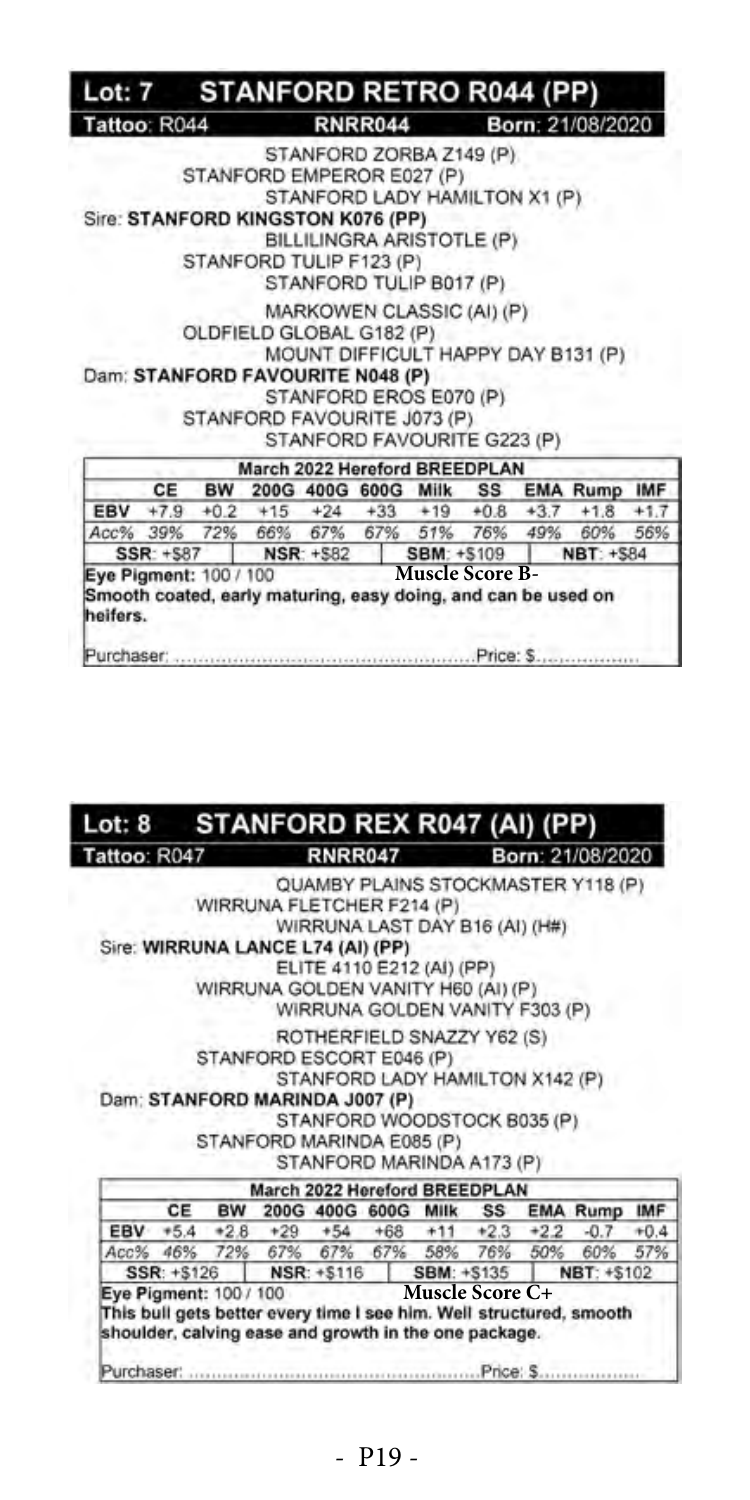| Lot: 9 STANFORD REFORMER R057 (PP)                                                                                                |             |           |                                                                                      |                                                                                                                                                      |       |                        |         |        |                                                                                         |        |
|-----------------------------------------------------------------------------------------------------------------------------------|-------------|-----------|--------------------------------------------------------------------------------------|------------------------------------------------------------------------------------------------------------------------------------------------------|-------|------------------------|---------|--------|-----------------------------------------------------------------------------------------|--------|
| Tattoo: R057                                                                                                                      |             |           |                                                                                      | <b>RNRR057</b>                                                                                                                                       |       |                        |         |        | Born: 22/08/2020                                                                        |        |
| Sire: STANFORD MAGIC M191 (PP)<br>Dam: STANFORD TILLY L162 (P)                                                                    |             |           | OLDFIELD GLOBAL G182 (P)<br>STANFORD DULCIE J199 (P)<br>BEAU RIVER BACK TRAC G24 (P) | MARKOWEN CLASSIC (AI) (P)<br>CROFT-AMBREY MEYER E015 (S)<br>STANFORD DULCIE F010 (P)<br>BEAU RIVER TEST TRAC E27 (P)<br>BEAU RIVER MATCHLESS 061 (P) |       |                        |         |        | MOUNT DIFFICULT HAPPY DAY B131 (P)                                                      |        |
|                                                                                                                                   |             |           | STANFORD TILLY E056 (P)                                                              | BILLILINGRA ARISTOTLE (P)<br>STANFORD TILLY W126 (P)                                                                                                 |       |                        |         |        |                                                                                         |        |
|                                                                                                                                   |             |           | March 2022 Hereford BREEDPLAN                                                        |                                                                                                                                                      |       |                        |         |        |                                                                                         |        |
|                                                                                                                                   | CE          | <b>BW</b> |                                                                                      | 200G 400G 600G                                                                                                                                       |       | Milk                   | SS      |        | <b>EMA Rump IMF</b>                                                                     |        |
| EBV                                                                                                                               | $-4.8$      | $+6.6$    | $+36$                                                                                | $+61$                                                                                                                                                | $+89$ | $+21$                  | $+2.8$  | $+4.6$ | $+0.8$                                                                                  | $+0.6$ |
| Acc% 38%                                                                                                                          |             | 72%       | 66%                                                                                  | 66%                                                                                                                                                  | 66%   |                        | 49% 75% | 47%    | 57%                                                                                     | 53%    |
|                                                                                                                                   | SSR: +\$128 |           |                                                                                      | NSR: +\$106                                                                                                                                          |       | SBM: +\$119            |         |        | <b>NBT: +S81</b>                                                                        |        |
| Eye Pigment: 100 / 100<br>& growth in a moderate frame. One of our pick lots.<br>Semen collected and retained for within herd use |             |           |                                                                                      |                                                                                                                                                      |       | <b>Muscle Score B-</b> |         |        | A lot to like about this bull with excellent structure, carcase, cosmetics<br>Price: S. |        |

#### **STANFORD RONALDO R061 (P)** Lot: 10 Tattoo: R061 **RNRR061** Born: 24/08/2020

KIDMAN HAMLET H045 (P) WEETALIBA KURRAJONG (P) WEETALIBA MARINDA G12 (P) Sire: STANFORD NOWRA N033 (PP) STANFORD ESCORT E046 (P) STANFORD LADY HAMILTON H215 (P) STANFORD LADY HAMILTON B019 (P)

OLDFIELD ACHILLIES B22 (S) OLDFIELD DUKE D136 (P)

OLDFIELD RARITY Z27 (P) Dam: STANFORD MARINDA J102 (P) STANFORD ROBBO X124 (AI) (P) STANFORD MARINDA D029 (P) STANFORD ULTRA U153 (P)

|                        |    | March 2022 Hereford BREEDPLAN                     |                           |  |                        |                                                    |  |
|------------------------|----|---------------------------------------------------|---------------------------|--|------------------------|----------------------------------------------------|--|
|                        | CE |                                                   |                           |  |                        | BW 200G 400G 600G Milk SS EMA Rump IMF             |  |
|                        |    |                                                   |                           |  |                        | EBV +7.2 +2.0 +21 +37 +53 +13 +1.8 +3.3 +1.5 +0.1  |  |
|                        |    |                                                   |                           |  |                        | Acc% 38% 71% 64% 65% 64% 50% 75% 46% 57% 52%       |  |
|                        |    |                                                   |                           |  |                        | SSR: +\$98   NSR: +\$94   SBM: +\$115   NBT: +\$93 |  |
| Eye Pigment: 100 / 100 |    | A good herd bull with above average calving ease. | <b>Marco Constitution</b> |  | <b>Muscle Score C+</b> |                                                    |  |
|                        |    |                                                   |                           |  |                        | Price: S.                                          |  |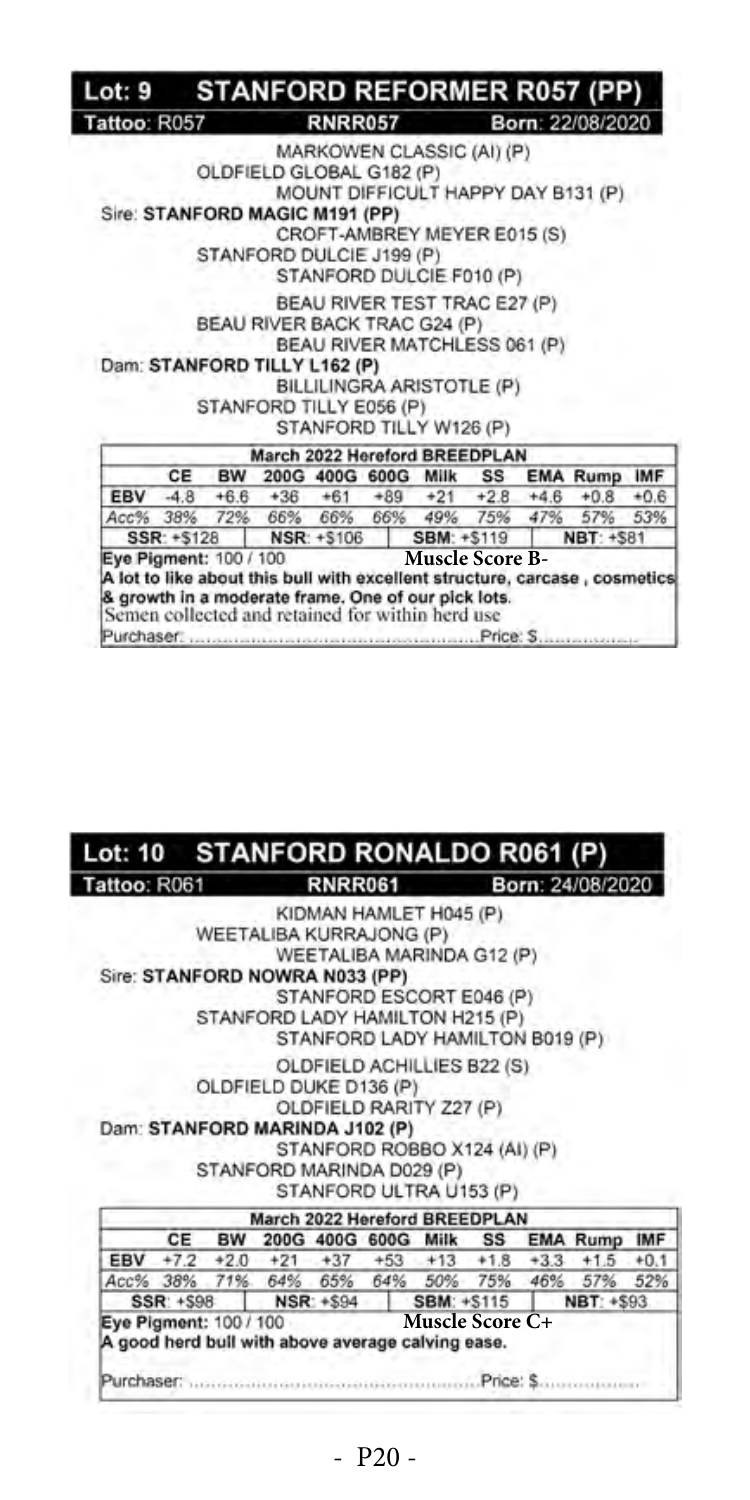| Tattoo: R063                      |             |                       |                                                                 | <b>RNRR063</b>                                                                                                |                   |                        |     | Born: 24/08/2020                                                    |               |
|-----------------------------------|-------------|-----------------------|-----------------------------------------------------------------|---------------------------------------------------------------------------------------------------------------|-------------------|------------------------|-----|---------------------------------------------------------------------|---------------|
| Sire: WIRRUNA LANCE L74 (AI) (PP) |             |                       | WIRRUNA FLETCHER F214 (P)<br>WIRRUNA GOLDEN VANITY H60 (AI) (P) | WIRRUNA LAST DAY B16 (AI) (H#)<br>ELITE 4110 E212 (AI) (PP)                                                   |                   |                        |     | QUAMBY PLAINS STOCKMASTER Y118 (P)                                  |               |
|                                   |             |                       |                                                                 | WIRRUNA GOLDEN VANITY F303 (P)                                                                                |                   |                        |     |                                                                     |               |
| Dam: STANFORD PORTIA J128 (P)     |             |                       | STANFORD EROS E070 (P)<br>STANFORD PORTIA G160 (P)              | ROTHERFIELD SNAZZY Y62 (S)<br>STANFORD DULCIE U20 (P)<br>STANFORD ESCORT E046 (P)<br>STANFORD PORTIA E199 (P) |                   |                        |     |                                                                     |               |
|                                   |             |                       | March 2022 Hereford BREEDPLAN                                   |                                                                                                               |                   |                        |     |                                                                     |               |
| EBV                               | CE          | <b>BW</b>             | +8.2 -0.2 +19 +33 +42 +18 +1.6 +3.0                             | 200G 400G 600G                                                                                                | Milk              | SS                     |     | <b>EMA Rump</b><br>$+2.5$                                           | IMF<br>$+1.7$ |
| Acc%                              |             |                       | 47% 73% 68% 68% 68%                                             |                                                                                                               |                   | 59% 77%                | 51% | 60%                                                                 | 58%           |
|                                   | SSR: +\$121 |                       | NSR: +\$116                                                     |                                                                                                               | <b>SBM: +S132</b> |                        |     | NBT: +\$95                                                          |               |
| Eye Pigment: 100 / 100            |             | over heifers or cows. |                                                                 |                                                                                                               |                   | <b>Muscle Score C+</b> |     | Easy doing bull with great calving ease & very smooth shoulder. Use |               |

| Lot: 12 STANFORD ROVER R083 (TW) (S) |           |                                                           |                |       |                                  |            |        |                                    |        |
|--------------------------------------|-----------|-----------------------------------------------------------|----------------|-------|----------------------------------|------------|--------|------------------------------------|--------|
| Tattoo: R083                         |           |                                                           | <b>RNRR083</b> |       |                                  |            |        | Born: 23/08/2020                   |        |
|                                      |           |                                                           |                |       | MARKOWEN CLASSIC (AI) (P)        |            |        |                                    |        |
|                                      |           | OLDFIELD GLOBAL G182 (P)                                  |                |       |                                  |            |        |                                    |        |
|                                      |           |                                                           |                |       |                                  |            |        | MOUNT DIFFICULT HAPPY DAY B131 (P) |        |
| Sire: STANFORD NOWENDOC N101 (P)     |           |                                                           |                |       |                                  |            |        |                                    |        |
|                                      |           |                                                           |                |       | STANFORD EROS E070 (P)           |            |        |                                    |        |
|                                      |           | STANFORD LADY HAMILTON J077 (P)                           |                |       |                                  |            |        |                                    |        |
|                                      |           |                                                           |                |       | STANFORD LADY HAMILTON G183 (P)  |            |        |                                    |        |
|                                      |           |                                                           |                |       | ROTHERFIELD SNAZZY Y62 (S)       |            |        |                                    |        |
|                                      |           | STANFORD ESCORT E046 (P)                                  |                |       |                                  |            |        |                                    |        |
|                                      |           |                                                           |                |       | STANFORD LADY HAMILTON X142 (P)  |            |        |                                    |        |
| Dam: STANFORD FAVOURITE H121 (P)     |           |                                                           |                |       |                                  |            |        |                                    |        |
|                                      |           |                                                           |                |       | SOUTH BUKALONG UNIVERSAL 15 (P)  |            |        |                                    |        |
|                                      |           | SOUTH BUKALONG FAVOURITE 158 (P)                          |                |       |                                  |            |        |                                    |        |
|                                      |           |                                                           |                |       | SOUTH BUKALONG FIRST DAY 509 (H) |            |        |                                    |        |
|                                      |           | March 2022 Hereford BREEDPLAN                             |                |       |                                  |            |        |                                    |        |
|                                      | <b>CE</b> |                                                           |                |       |                                  |            |        | BW 200G 400G 600G Milk SS EMA Rump | IMF    |
| EBV                                  | $+6.7$    | $+4.0 +27 +42$                                            |                | $+61$ |                                  | $+9 - 0.1$ | $+3.1$ | $+0.0$                             | $+0.0$ |
|                                      |           | Acc% 41% 70% 66% 66% 67% 55% 64% 47%                      |                |       |                                  |            |        | 59%                                | 55%    |
|                                      |           | SSR: +\$101   NSR: +\$94                                  |                |       | <b>SBM: +S120</b>                |            |        | NBT: +\$97                         |        |
| Eye Pigment: 100 / 100               |           |                                                           | 저희 일을 보고       |       | <b>Muscle Score B</b>            |            |        |                                    |        |
|                                      |           | Great carcase and structure in this moderate framed bull. |                |       |                                  |            |        |                                    |        |
|                                      |           |                                                           |                |       |                                  |            |        |                                    |        |
| Purchaser                            |           |                                                           |                |       |                                  |            |        |                                    |        |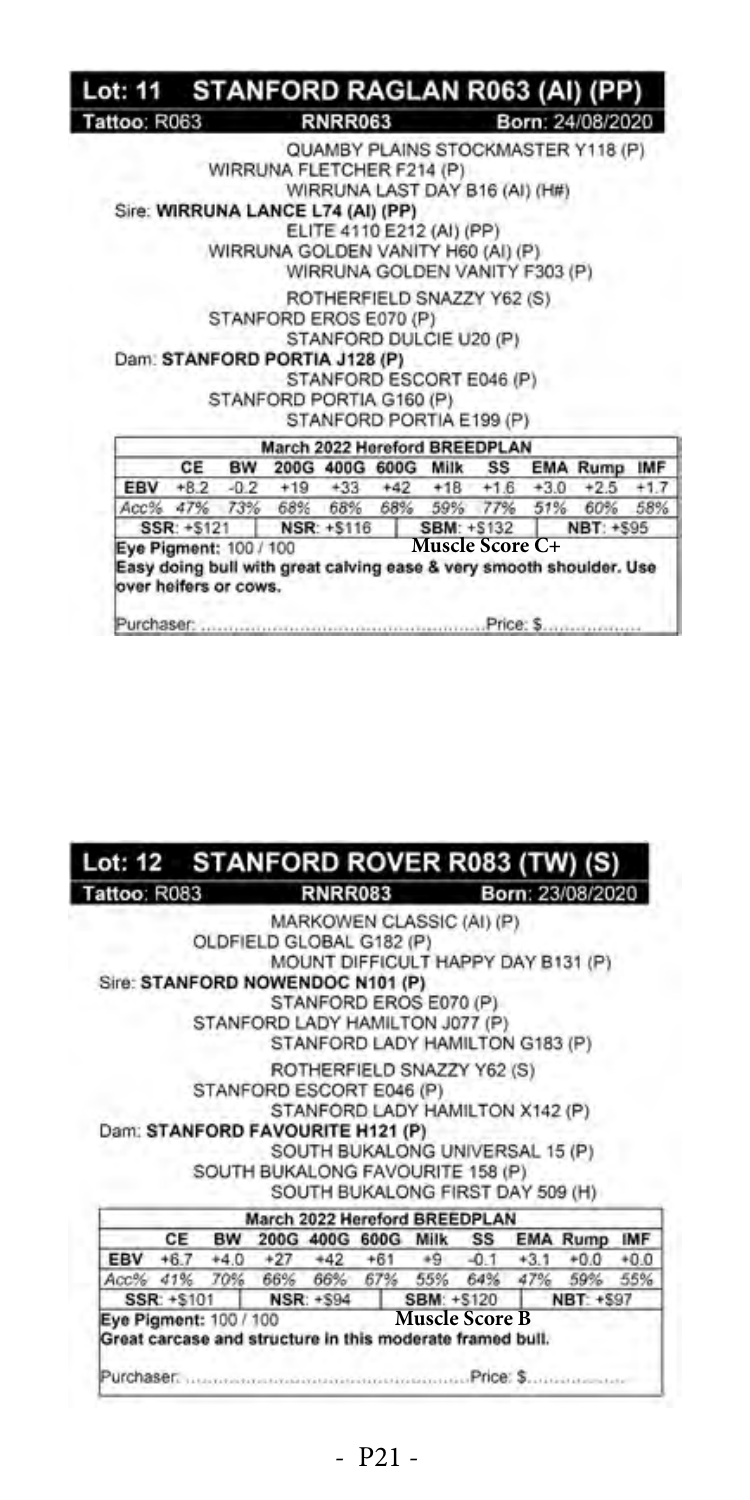|                                                   |           |           | Lot: 13 STANFORD RASCAL R087 (PP)                                                              |                   |                                                                                                                   |                   |                        |        |                                                                                  |        |
|---------------------------------------------------|-----------|-----------|------------------------------------------------------------------------------------------------|-------------------|-------------------------------------------------------------------------------------------------------------------|-------------------|------------------------|--------|----------------------------------------------------------------------------------|--------|
| Tattoo: R087                                      |           |           |                                                                                                |                   | <b>RNRR087</b>                                                                                                    |                   |                        |        | Born: 30/08/2020                                                                 |        |
|                                                   |           |           | STANFORD DIESEL G155 (P)<br>Sire: STANFORD LARRIKIN L209 (PP)<br>STANFORD SELINA H077 (P)      |                   | STANFORD DIESEL D049 (P)<br>STANFORD DULCIE A39 (P)<br>OLDFIELD DUKE D136 (P)<br>STANFORD SELINA C134 (P)         |                   |                        |        |                                                                                  |        |
|                                                   |           |           | CROFT-AMBREY QUALITY J002 (PP)<br>Dam: STANFORD HELEN M137 (P)<br>STANFORD HELEN J042 (TW) (P) |                   | KIDMAN ALLIANCE E205 (AI) (P)<br>CROFT-AMBREY FIESTA 6 (P)<br>STANFORD ESCORT E046 (P)<br>STANFORD HELEN E053 (P) |                   |                        |        |                                                                                  |        |
|                                                   |           |           | March 2022 Hereford BREEDPLAN                                                                  |                   |                                                                                                                   |                   |                        |        |                                                                                  |        |
|                                                   | CE        | <b>BW</b> |                                                                                                |                   | 200G 400G 600G Milk SS                                                                                            |                   |                        |        | <b>EMA Rump</b>                                                                  | IMF    |
| <b>EBV</b>                                        |           |           | $-2.5$ +7.2 +38 +49 +71 +7 -0.5                                                                |                   |                                                                                                                   |                   |                        | $+2.9$ | $+0.1$                                                                           | $-0.1$ |
|                                                   | Acc% 39%  |           | 72% 66% 66% 66% 49%                                                                            |                   |                                                                                                                   |                   | 76%                    | 48%    | 58%                                                                              | 54%    |
|                                                   | SSR: +590 |           |                                                                                                | <b>NSR: +\$79</b> |                                                                                                                   | <b>SBM: +\$88</b> |                        |        | NBT: +\$65                                                                       |        |
| Eye Pigment: 100 / 100<br>presence.<br>Purchaser: |           |           |                                                                                                |                   |                                                                                                                   |                   | <b>Muscle Score C+</b> |        | A standout bull in our opinion for use over mature cows. Has a real<br>Price: \$ |        |

#### **STANFORD RHODESIA R100 (PP** Lot: 14 Tattoo: R100 **RNRR100** Born: 01/09/2020

ROTHERFIELD SNAZZY Y62 (S) STANFORD EROS E070 (P) STANFORD DULCIE U20 (P) Sire: STANFORD LYNX L017 (PP) STANFORD FEDERAL F135 (P) STANFORD PALES J033 (P) STANFORD PALES A76 (P) STANFORD GLACIA G081 (P) STANFORD KINGSWOOD K173 (PP) STANFORD DULCIE B027 (P) Dam: STANFORD MARINDAP119 (P) STANFORD FALKIRK F110 (P) STANFORD MARINDA H118 (P) STANFORD MARINDA F176 (P) March 2022 Hereford BREEDPLAN CE **BW** 200G 400G 600G Milk SS **EMA Rump** IMF  $*4.4$  $+0.3$ EBV  $*2.8$  $*28$  $+50$  $+68$  $*12$  $*3.2$  $+4.2$  $+0.1$ 47% Acc% 39% 71% 65% 65% 65% 48% 75% 57% 53% NSR: +\$120 **NBT: +S99** SSR: +\$126 SBM: +\$137 **Eye Pigment: 100 / 100 Muscle Score C+**<br>**Heifers first calf with built in growth, calving ease and carcase.** Eye Pigment: 100 / 100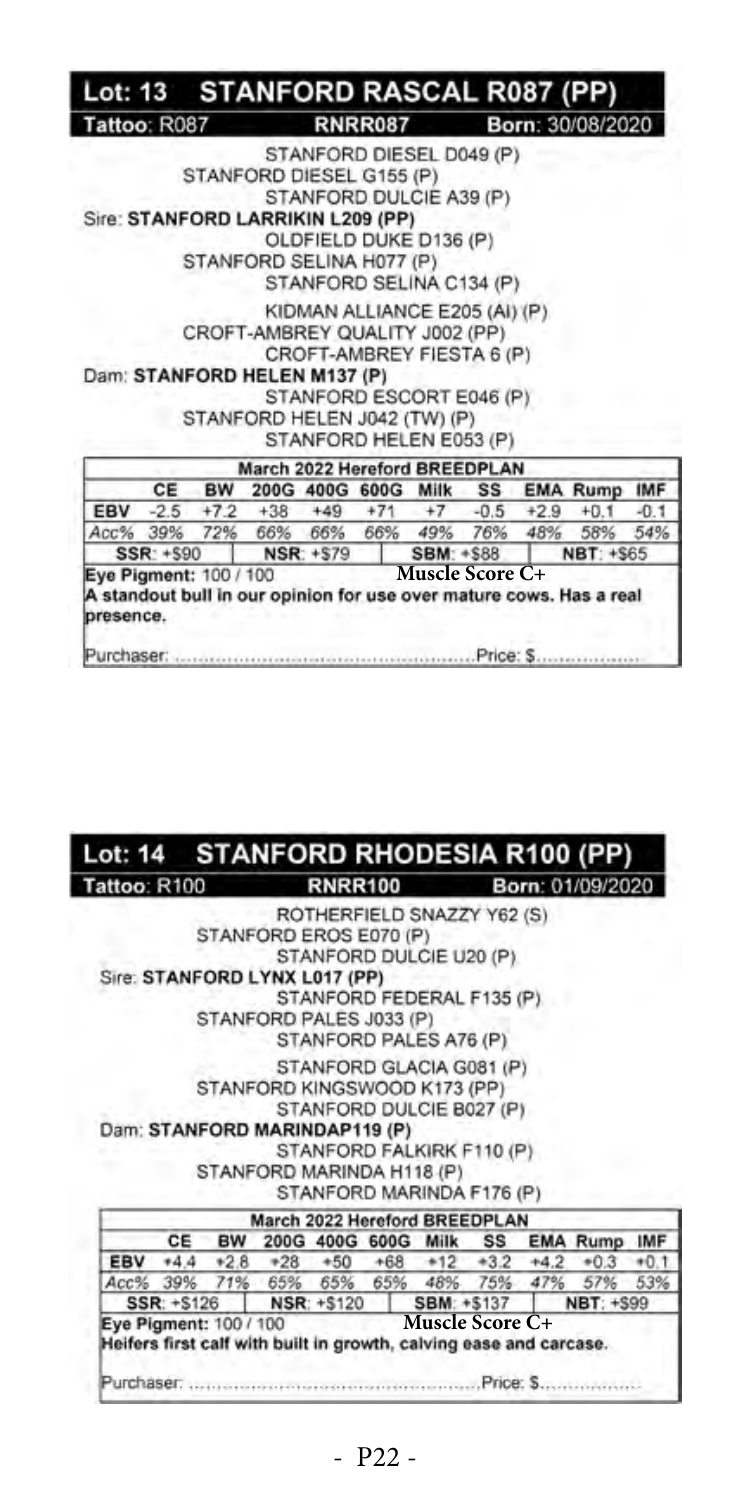| Lot: 15 STANFORD REGENT R106 (PP)     |             |           |             |                                                                                                                                                                            |                        |                                                                       |               |
|---------------------------------------|-------------|-----------|-------------|----------------------------------------------------------------------------------------------------------------------------------------------------------------------------|------------------------|-----------------------------------------------------------------------|---------------|
| Tattoo: R106                          |             |           |             | <b>RNRR106</b>                                                                                                                                                             |                        | Born: 04/09/2020                                                      |               |
|                                       |             |           |             | SOUTH BUKALONG WALLACE 2 (P)<br>GLENTREVOR WALLACE H427 (AI) (PP)<br>GLENTREVOR MARITANA F240 (P)                                                                          |                        |                                                                       |               |
| Sire: YAVENVALE NIMBLE N271 (AI) (PP) |             |           |             |                                                                                                                                                                            |                        |                                                                       |               |
|                                       |             |           |             | YAVENVALE HOT SPARK H491 (AI) (PP)<br>YAVENVALE CORA L277 (S)                                                                                                              |                        | YAVENVALE CORA B027 ET1 (AI) (ET) (H)                                 |               |
| Dam: STANFORD MAVIS P243 (P)          |             |           |             | STANFORD EMPEROR E027 (P)<br>STANFORD JUNDAH J095 (PP)<br>STANFORD MARINDA C204 (P)<br>DAYS BRIGADIER G101 (PP)<br>STANFORD MAVIS L172 (AI) (P)<br>STANFORD MAVIS E124 (P) |                        |                                                                       |               |
|                                       |             |           |             | March 2022 Hereford BREEDPLAN                                                                                                                                              |                        |                                                                       |               |
|                                       | CE          | <b>BW</b> |             | 200G 400G 600G Milk                                                                                                                                                        | SS                     | <b>EMA Rump</b>                                                       | <b>IMF</b>    |
| Acc% 38%                              |             |           |             | EBV +9.3 +1.9 +33 +52 +70 +20 +1.1 +4.0<br>70% 64% 65% 65% 49% 75% 47%                                                                                                     |                        | $+0.7$<br>58%                                                         | $+1.1$<br>54% |
|                                       | SSR: +\$156 |           | NSR: +\$146 |                                                                                                                                                                            | <b>SBM: +\$179</b>     | NBT: +\$128                                                           |               |
| Eye Pigment: 95 / 100<br>first calf.  |             |           |             |                                                                                                                                                                            | <b>Muscle Score B-</b> | Impressive birth to growth spread here and excellent carcase. Heifers |               |

#### **STANFORD ROMANOFF R107** Lot: 16 Tattoo: R107 **RNRR107** Born: 04/09/2020

WIRRUNA DAFFY D1 (P) WIRRUNA GAYLORD G152 (ET) (P) WIRRUNA URSULA Z46 (AI) (S) Sire: WIRRUNA KERSTREL K336 (PP) SOUTH BUKALONG SHANE B030 (P) WIRRUNA GOLDEN VANITY E194 (P) WIRRUNA GOLDEN VANITY Z71 (AI) (P) STANFORD EROS E070 (P) STANFORD JOFF J155 (PP) STANFORD DULCIE G182 (P) Dam: STANFORD PALES P039 (P) LLANDILLO Z138 (P) STANFORD PALES G196 (P) STANFORD PALES A76 (P) March 2022 Hereford BREEDPLAN CE BW 200G 400G 600G Milk **EMA Rump** SS IMF  $-0.2$ EBV  $+9.4$  $+30$  $+50$  $+59$  $+19$  $+3.7$  $+3.5$  $+0.6$  $-0.2$ Acc% 45% 72% 67% 67% 68% 55% 77% 50% 60% 57% NSR: +\$120 SSR: +\$122 SBM: +\$141 NBT: +\$112 Eye Pigment: 100 / 100 Muscle Score C+<br>Specialist heifer bull, heifers first calf. Eye Pigment: 100 / 100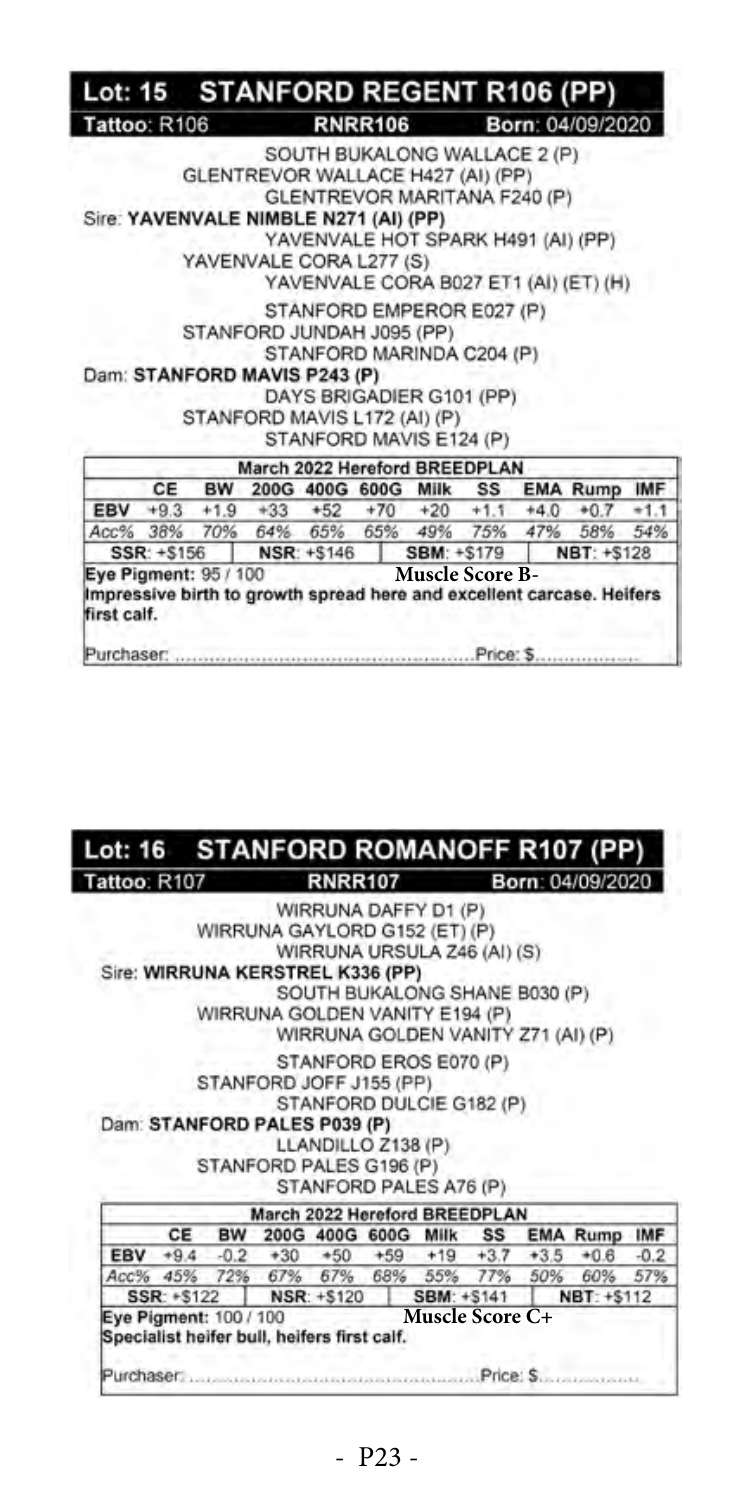| Tattoo: R113           |  |                                | <b>RNRR113</b>                          |                       |     | Born: 04/09/2020                                                      |        |
|------------------------|--|--------------------------------|-----------------------------------------|-----------------------|-----|-----------------------------------------------------------------------|--------|
|                        |  |                                | MARKOWEN CLASSIC (AI) (P)               |                       |     |                                                                       |        |
|                        |  |                                | OLDFIELD GLOBAL G182 (P)                |                       |     |                                                                       |        |
|                        |  |                                |                                         |                       |     | MOUNT DIFFICULT HAPPY DAY B131 (P)                                    |        |
|                        |  | Sire: STANFORD MAGIC M191 (PP) |                                         |                       |     |                                                                       |        |
|                        |  |                                | CROFT-AMBREY MEYER E015 (S)             |                       |     |                                                                       |        |
|                        |  |                                | STANFORD DULCIE J199 (P)                |                       |     |                                                                       |        |
|                        |  |                                | STANFORD DULCIE F010 (P)                |                       |     |                                                                       |        |
|                        |  |                                | STANFORD EROS E070 (P)                  |                       |     |                                                                       |        |
|                        |  |                                | STANFORD GYPSY G020 (P)                 |                       |     |                                                                       |        |
|                        |  |                                | STANFORD MOTH E048 (P)                  |                       |     |                                                                       |        |
|                        |  |                                | Dam: STANFORD FAVOURITE K093 (P)        |                       |     |                                                                       |        |
|                        |  |                                | STANFORD ESCORT E046 (P)                |                       |     |                                                                       |        |
|                        |  |                                | STANFORD FAVOURITE H121 (P)             |                       |     |                                                                       |        |
|                        |  |                                | SOUTH BUKALONG FAVOURITE 158 (P)        |                       |     |                                                                       |        |
|                        |  |                                | March 2022 Hereford BREEDPLAN           |                       |     |                                                                       |        |
| <b>CE</b>              |  |                                | BW 200G 400G 600G Milk                  |                       |     | SS EMA Rump IMF                                                       |        |
|                        |  |                                | EBV +8.5 +2.0 +24 +41 +57 +13 +1.1 +3.4 |                       |     | $+1.4$                                                                | $+0.9$ |
|                        |  |                                | Acc% 41% 73% 67% 67% 67% 52% 76%        |                       | 49% | 59%                                                                   | 55%    |
| SSR: +\$105            |  | NSR: +\$99                     |                                         | <b>SBM: +\$128</b>    | 1.  | NBT: +S103                                                            |        |
| Eye Pigment: 100 / 100 |  |                                |                                         | <b>Muscle Score C</b> |     |                                                                       |        |
|                        |  |                                |                                         |                       |     | Good calving ease here. A good choice if you need to join heifers and |        |

Purchaser: .................Price: \$.........

#### **STANFORD RUMBLE R119 (PP)** Lot: 18 Tattoo: R119 **RNRR119** Born: 06/09/2020

STANFORD ZORBA Z149 (P) STANFORD EMPEROR E027 (P) STANFORD LADY HAMILTON X1 (P) Sire: STANFORD KINGSTON K076 (PP) BILLILINGRA ARISTOTLE (P)

STANFORD TULIP F123 (P) STANFORD TULIP B017 (P)

ROTHERFIELD SNAZZY Y62 (S)

STANFORD EROS E070 (P) STANFORD DULCIE U20 (P)

Dam: STANFORD TULIP H141 (P)

E

A

Ey

STANFORD ZORBA Z149 (P) STANFORD TULIP F014 (P)

STANFORD THEIR A13 (P)

|                      | March 2022 Hereford BREEDPLAN                                                                                   |  |                        |  |                                                   |  |
|----------------------|-----------------------------------------------------------------------------------------------------------------|--|------------------------|--|---------------------------------------------------|--|
| CE                   |                                                                                                                 |  |                        |  | BW 200G 400G 600G Milk SS EMA Rump IMF            |  |
|                      |                                                                                                                 |  |                        |  | BV +9.3 +2.0 +17 +22 +33 +12 +0.4 +2.3 +0.4 +0.4  |  |
|                      |                                                                                                                 |  |                        |  | 06% 42% 74% 68% 68% 68% 55% 77% 51% 61% 57%       |  |
|                      |                                                                                                                 |  |                        |  | SSR: +\$68   NSR: +\$62   SBM: +\$95   NBT: +\$74 |  |
| e Pigment: 100 / 100 | the contract of the contract of the contract of the contract of the contract of the contract of the contract of |  | <b>Muscle Score C+</b> |  |                                                   |  |

Good early maturing herd bull. Better than his figures suggest. The Kingston calves have very good survival and calving ease traits.

Purchaser. Price: \$.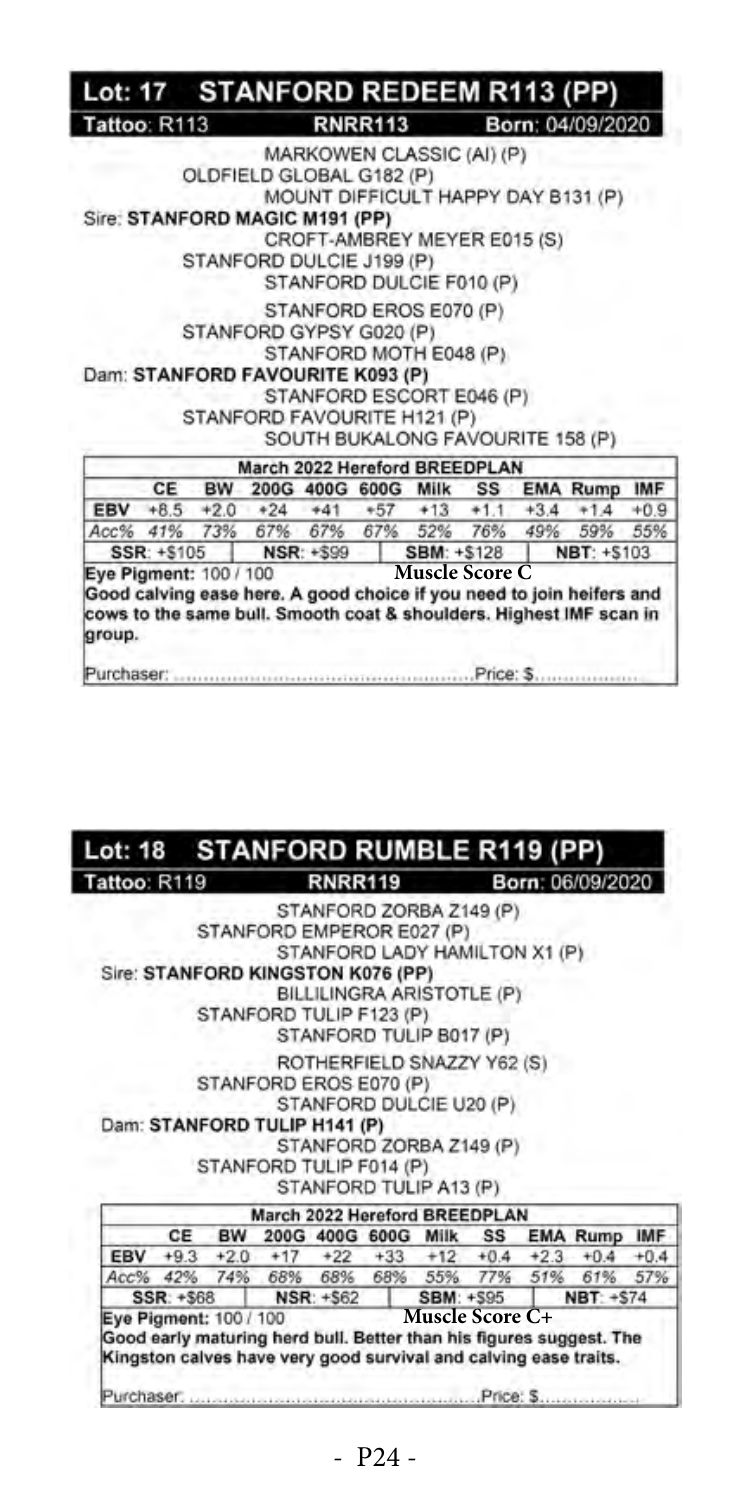| Lot: 19 STANFORD REBEL R124 (PP)                                                              |    |  |                                                                                                                                                                               |  |                                                       |        |
|-----------------------------------------------------------------------------------------------|----|--|-------------------------------------------------------------------------------------------------------------------------------------------------------------------------------|--|-------------------------------------------------------|--------|
| Tattoo: R124                                                                                  |    |  | <b>RNRR124</b>                                                                                                                                                                |  | Born: 06/09/2020                                      |        |
| Sire: YAVENVALE NIMBLE N271 (AI) (PP)                                                         |    |  | SOUTH BUKALONG WALLACE 2 (P)<br>GLENTREVOR WALLACE H427 (AI) (PP)<br>GLENTREVOR MARITANA F240 (P)<br>YAVENVALE HOT SPARK H491 (AI) (PP)<br>YAVENVALE CORA L277 (S)            |  | YAVENVALE CORA B027 ET1 (AI) (ET) (H)                 |        |
| Dam: STANFORD SECRECY P141 (P)                                                                |    |  | STANFORD GLACIA G081 (P)<br>STANFORD KINGSWOOD K173 (PP)<br>STANFORD DULCIE B027 (P)<br>CROFT-AMBREY MEYER E015 (S)<br>STANFORD SECRECY J160 (P)<br>STANFORD SECRECY B054 (P) |  |                                                       |        |
|                                                                                               |    |  | March 2022 Hereford BREEDPLAN                                                                                                                                                 |  |                                                       |        |
|                                                                                               | CE |  |                                                                                                                                                                               |  | BW 200G 400G 600G Milk SS EMA Rump IMF                |        |
|                                                                                               |    |  |                                                                                                                                                                               |  | EBV +11:4 -1.2 +22 +35 +41 +15 +1.0 +2.9 +2.2         | $+1.5$ |
| Acc% 37% 70% 64% 65% 65% 49% 75% 47%                                                          |    |  |                                                                                                                                                                               |  | 58%                                                   | 54%    |
|                                                                                               |    |  |                                                                                                                                                                               |  | SSR: +\$121   NSR: +\$122   SBM: +\$148   NBT: +\$110 |        |
| Eye Pigment: 100 / 100<br>Specialist heifer bull. Calves should slip out. Heifers first calf. |    |  | <b>Example 3 Muscle Score C</b>                                                                                                                                               |  | $Price:$ S                                            |        |

#### **STANFORD RICOCHET R126**  $Lot: 20$ Tattoo: R126 **RNRR126** Born: 06/09/2020

SOUTH BUKALONG WALLACE 2 (P) GLENTREVOR WALLACE H427 (AI) (PP) GLENTREVOR MARITANA F240 (P) Sire: YAVENVALE NIMBLE N271 (AI) (PP) YAVENVALE HOT SPARK H491 (AI) (PP) YAVENVALE CORA L277 (S) YAVENVALE CORA B027 ET1 (AI) (ET) (H) WIRRUNA GAYLORD G152 (ET) (P) WIRRUNA KERSTREL K336 (PP) WIRRUNA GOLDEN VANITY E194 (P) Dam: STANFORD MELBA P064 (P) CROFT-AMBREY QUALITY J002 (PP) STANFORD MELBA M094 (P) STANFORD MELBA J020 (P) March 2022 Hereford BREEDPLAN CE BW 200G 400G 600G Milk SS **EMA Rump IMF**  $EBV + 10.1 + 1.0$  $+70$  $+2.2$  $+31$  $+51$  $+16$  $+2.9$  $+1.4$  $+1.0$ 57% Acc% 39% 69% 63% 64% 64% 49% 75% 47% 54% SSR: +\$160 NSR: +\$152 SBM: +\$176. NBT: +\$128 Eye Pigment: 100 / 100

**Eye Pigment: 100 / 100 Muscle Score C+**<br>Impressive birth to growth spread. Use over helfers and cows. Helfers first calf. One of the best.

Purchaser: Price: \$.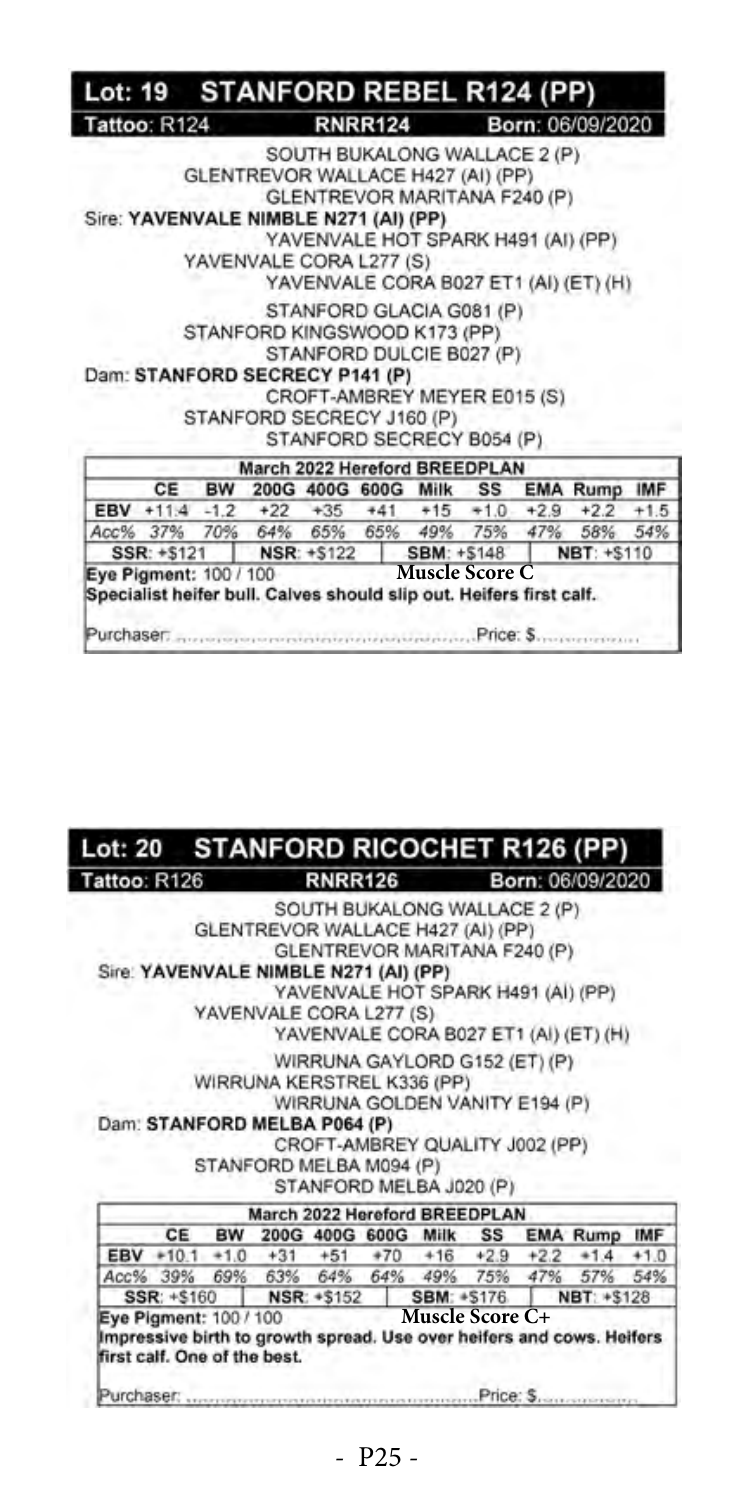|                                      |  | Lot: 21 STANFORD ROMA R127 (PP)                                                                     |                         |                |                                                                                                    |                                                                          |        |
|--------------------------------------|--|-----------------------------------------------------------------------------------------------------|-------------------------|----------------|----------------------------------------------------------------------------------------------------|--------------------------------------------------------------------------|--------|
| Tattoo: R127                         |  |                                                                                                     |                         | <b>RNRR127</b> |                                                                                                    | Born: 06/09/2020                                                         |        |
|                                      |  | WIRRUNA GAYLORD G152 (ET) (P)<br>Sire: WIRRUNA KERSTREL K336 (PP)<br>WIRRUNA GOLDEN VANITY E194 (P) | WIRRUNA DAFFY D1 (P)    |                | WIRRUNA URSULA Z46 (AI) (S)<br>SOUTH BUKALONG SHANE B030 (P)<br>WIRRUNA GOLDEN VANITY Z71 (AI) (P) |                                                                          |        |
|                                      |  | STANFORD LOFTY L047 (AI) (PP)<br>Dam: STANFORD TILLY P165 (P)<br>STANFORD TILLY L121 2 (P)          | STANFORD TILLY H122 (P) |                | DAYS BRIGADIER G101 (PP)<br>STANFORD DIMITY C205 (P)<br>STANFORD DIESEL G155 (P)                   |                                                                          |        |
|                                      |  | March 2022 Hereford BREEDPLAN                                                                       |                         |                |                                                                                                    |                                                                          |        |
|                                      |  |                                                                                                     |                         |                |                                                                                                    | CE BW 200G 400G 600G Milk SS EMA Rump IMF                                |        |
|                                      |  |                                                                                                     |                         |                |                                                                                                    | EBV +4.9 +2.9 +36 +56 +77 +16 +4.6 +4.5 +0.6                             | $-0.4$ |
|                                      |  | SSR: +S140 NSR: +S133                                                                               |                         |                | <b>SBM: +S143</b>                                                                                  | Acc% 43% 71% 66% 66% 66% 52% 76% 49% 58% 55%<br>NBT: +S108               |        |
| Eye Pigment: 040 / 100<br>Purchaser: |  |                                                                                                     |                         |                | <b>Muscle Score C+</b>                                                                             | Plenty of umph here with growth and carcase. Excellent fertility traits. |        |

| Lot: 22 STANFORD ROOVEY R128 (PP)                                       |           |                                         |                         |  |                                    |                                              |        |
|-------------------------------------------------------------------------|-----------|-----------------------------------------|-------------------------|--|------------------------------------|----------------------------------------------|--------|
| Tattoo: R128                                                            |           |                                         | <b>RNRR128</b>          |  |                                    | Born: 07/09/2020                             |        |
|                                                                         |           |                                         | WIRRUNA DAFFY D1 (P)    |  |                                    |                                              |        |
|                                                                         |           | WIRRUNA GAYLORD G152 (ET) (P)           |                         |  |                                    |                                              |        |
|                                                                         |           |                                         |                         |  | WIRRUNA URSULA Z46 (AI) (S)        |                                              |        |
| Sire: WIRRUNA KERSTREL K336 (PP)                                        |           |                                         |                         |  |                                    |                                              |        |
|                                                                         |           |                                         |                         |  | SOUTH BUKALONG SHANE B030 (P)      |                                              |        |
|                                                                         |           | WIRRUNA GOLDEN VANITY E194 (P)          |                         |  |                                    |                                              |        |
|                                                                         |           |                                         |                         |  | WIRRUNA GOLDEN VANITY Z71 (AI) (P) |                                              |        |
|                                                                         |           |                                         | KIDMAN HAMLET H045 (P)  |  |                                    |                                              |        |
|                                                                         |           | WEETALIBA KURRAJONG (P)                 |                         |  |                                    |                                              |        |
|                                                                         |           |                                         |                         |  | WEETALIBA MARINDA G12 (P)          |                                              |        |
| Dam: STANFORD PORTIA P235 (P)                                           |           |                                         |                         |  |                                    |                                              |        |
|                                                                         |           |                                         |                         |  | BILLILINGRA ARISTOTLE (P)          |                                              |        |
|                                                                         |           | STANFORD PORTIA E199 (P)                |                         |  |                                    |                                              |        |
|                                                                         |           |                                         | STANFORD PORTIA A56 (P) |  |                                    |                                              |        |
|                                                                         |           | March 2022 Hereford BREEDPLAN           |                         |  |                                    |                                              |        |
|                                                                         | <b>CE</b> |                                         |                         |  |                                    | BW 200G 400G 600G Milk SS EMA Rump IMF       |        |
|                                                                         |           |                                         |                         |  |                                    | EBV +6.8 +0.1 +27 +42 +53 +21 +2.4 +3.4 +1.2 | $-0.3$ |
|                                                                         |           |                                         |                         |  |                                    | Acc% 43% 72% 67% 67% 68% 54% 76% 50% 60% 56% |        |
|                                                                         |           | SSR: +\$112   NSR: +\$108   SBM: +\$122 |                         |  |                                    | <b>NBT: +\$93</b>                            |        |
| Eye Pigment: 100 / 100                                                  |           |                                         |                         |  | Muscle Score C+                    |                                              |        |
| Specialist heifer bull, well built for the purpose. Heifers first calf. |           |                                         |                         |  |                                    |                                              |        |
|                                                                         |           |                                         |                         |  |                                    |                                              |        |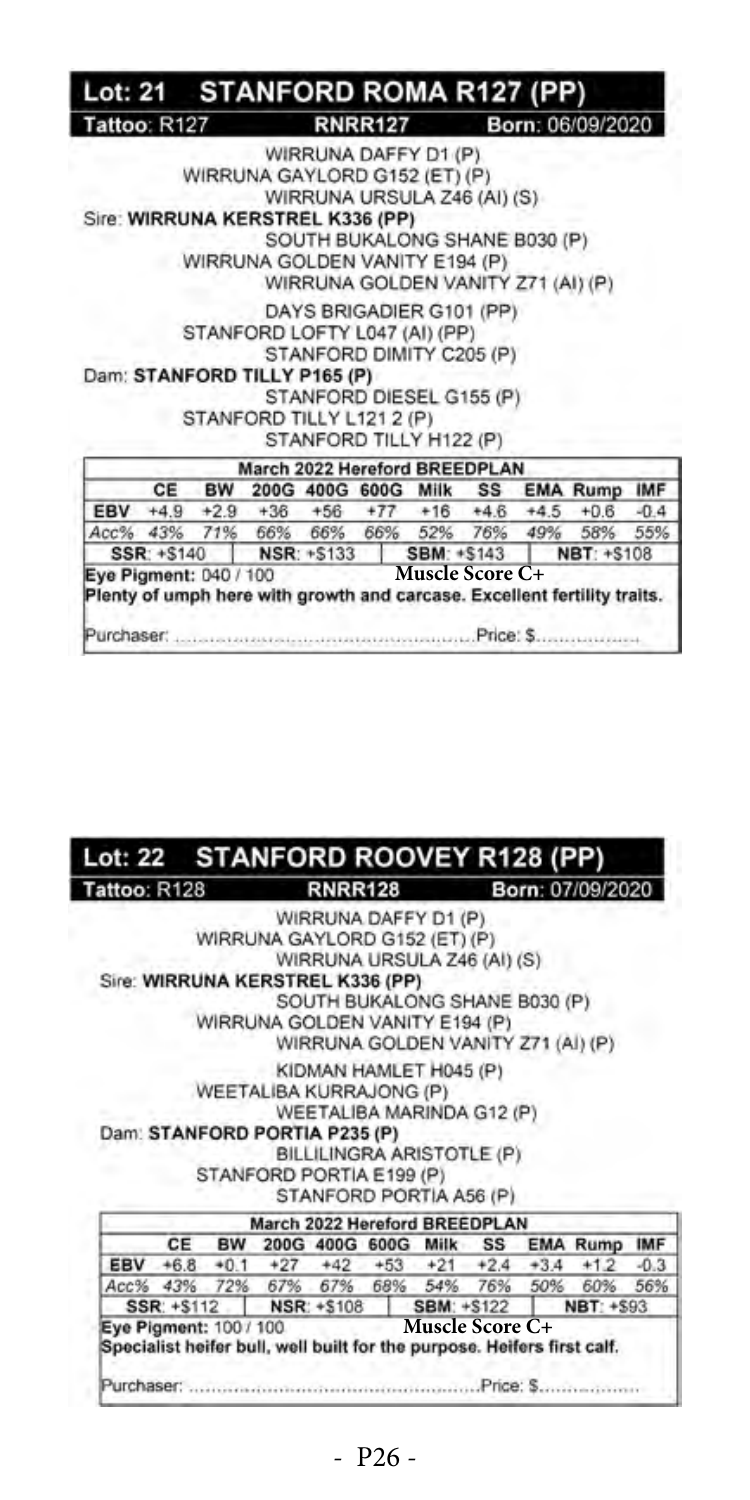| Tattoo: R145                                        |       |                                                                                                | <b>RNRR145</b> |                        |  | Born: 09/09/2020    |        |
|-----------------------------------------------------|-------|------------------------------------------------------------------------------------------------|----------------|------------------------|--|---------------------|--------|
| Sire: STANFORD NOWRA N033 (PP)                      |       | KIDMAN HAMLET H045 (P)<br>WEETALIBA KURRAJONG (P)<br>WEETALIBA MARINDA G12 (P)                 |                |                        |  |                     |        |
|                                                     |       | STANFORD ESCORT E046 (P)<br>STANFORD LADY HAMILTON H215 (P)<br>STANFORD LADY HAMILTON B019 (P) |                |                        |  |                     |        |
|                                                     |       | STANFORD DIESEL D049 (P)<br>STANFORD DIESEL H056 (P)<br>STANFORD IRIS V162 (P)                 |                |                        |  |                     |        |
| Dam: STANFORD MOTH L074 (P)                         |       | STANFORD FALKIRK F110 (P)<br>STANFORD MOTH J010 (P)<br>STANFORD MOTH G063 (P)                  |                |                        |  |                     |        |
|                                                     |       | March 2022 Hereford BREEDPLAN                                                                  |                |                        |  |                     |        |
|                                                     | CE BW | 200G 400G 600G Milk SS                                                                         |                |                        |  | <b>EMA Rump IMF</b> |        |
| <b>EBV</b>                                          |       | $-0.8$ +5.2 +31 +56 +83 +12 +2.7 +3.7                                                          |                |                        |  | $+0.8$              | $+0.1$ |
| Acc% 38% 71% 65% 65% 65% 50% 75% 47%<br>SSR: +\$126 |       | NSR: +\$113                                                                                    |                | <b>SBM: +\$123</b>     |  | 58%<br>NBT: +\$89   | 53%    |
| Eye Pigment: 100 / 100                              |       | Plenty of early growth in a medium frame. Good fertility traits.                               |                | <b>Muscle Score C+</b> |  |                     |        |

I

l

| Lot: 24 STANFORD ROMP R146 (S)       |    |                                                               |                                                                                                                   |                 |  |                                                                       |  |
|--------------------------------------|----|---------------------------------------------------------------|-------------------------------------------------------------------------------------------------------------------|-----------------|--|-----------------------------------------------------------------------|--|
| Tattoo: R146                         |    |                                                               | <b>RNRR146</b>                                                                                                    |                 |  | Born: 11/09/2020                                                      |  |
| Sire: STANFORD MOMBASA M004 (AI) (P) |    | MATARIKI HOLY - SMOKE (IMP NZL) (P)<br>STANFORD MOTH J010 (P) | CAPETHORNE HOT SHOT 03 22 (P)<br>MATARIKI GIRLIE 00323 (P)<br>STANFORD FALKIRK F110 (P)<br>STANFORD MOTH G063 (P) |                 |  |                                                                       |  |
| Dam: STANFORD MARINDA M019 (P)       |    | OLDFIELD GLOBAL G182 (P)<br>STANFORD MARINDA H134 (P)         | MARKOWEN CLASSIC (AI) (P)<br>STANFORD EMPEROR E027 (P)<br>STANFORD MARINDA C204 (P)                               |                 |  | MOUNT DIFFICULT HAPPY DAY B131 (P)                                    |  |
|                                      |    | March 2022 Hereford BREEDPLAN                                 |                                                                                                                   |                 |  |                                                                       |  |
|                                      | CE | BW 200G 400G 600G Milk SS                                     |                                                                                                                   |                 |  | <b>EMA Rump IMF</b>                                                   |  |
|                                      |    |                                                               |                                                                                                                   |                 |  | EBV -0.2 +5.3 +34 +58 +78 +12 +3.8 +4.3 +1.3 +1.4                     |  |
|                                      |    | Acc% 40% 70% 64% 64% 64% 53% 75%                              |                                                                                                                   |                 |  | 48% 58% 55%                                                           |  |
|                                      |    | SSR: +\$146   NSR: +\$135   SBM: +\$135                       |                                                                                                                   |                 |  | NBT: +\$95                                                            |  |
| Eye Pigment: 100 / 100               |    |                                                               |                                                                                                                   | Muscle Score C+ |  | A pretty handy herd bull with excellent carcase and fertility traits. |  |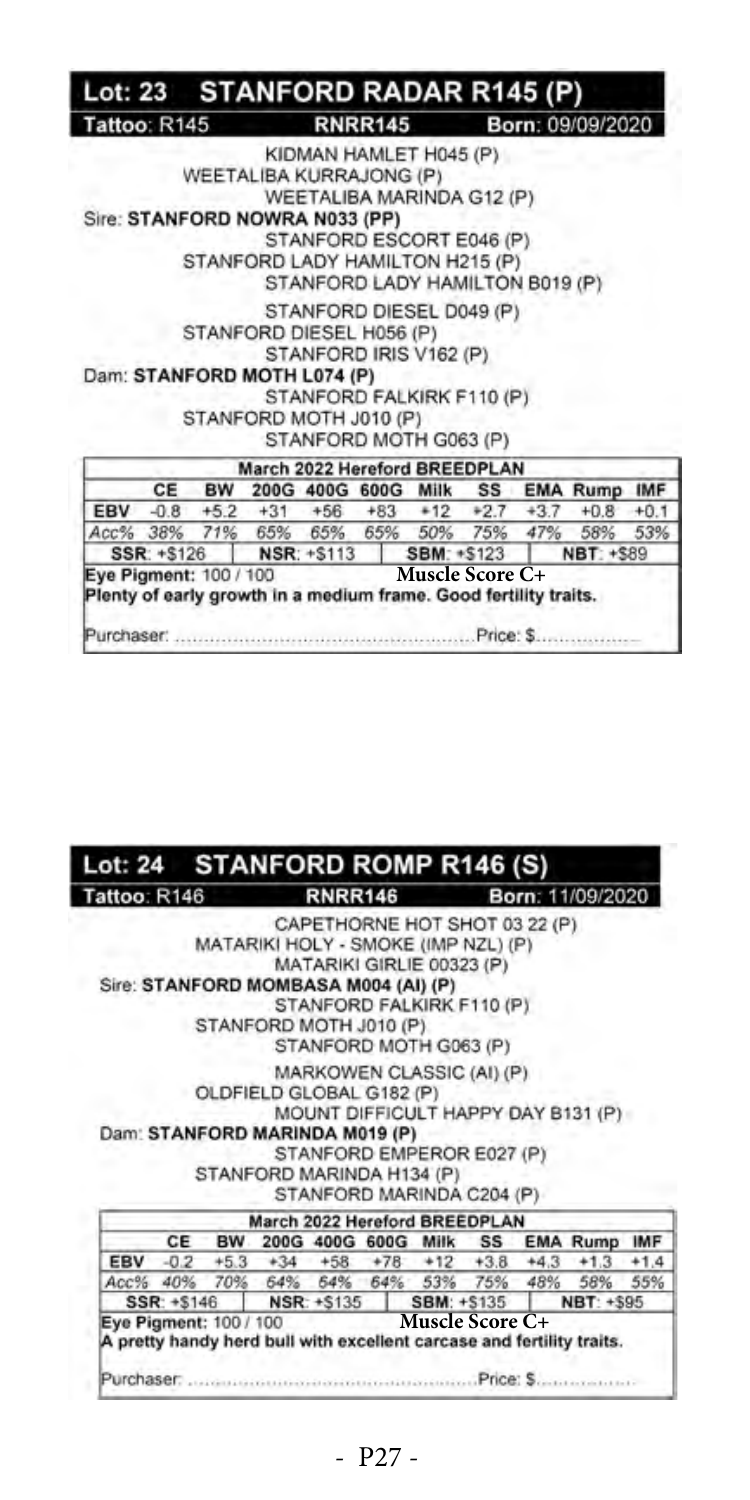| Lot: 25 STANFORD RUSSIA R163 (PP)                   |            |                               |                                 |                   |           |     |                  |        |
|-----------------------------------------------------|------------|-------------------------------|---------------------------------|-------------------|-----------|-----|------------------|--------|
| Tattoo: R163                                        |            |                               | <b>RNRR163</b>                  |                   |           |     | Born: 16/09/2020 |        |
|                                                     |            |                               | STANFORD DIESEL D049 (P)        |                   |           |     |                  |        |
|                                                     |            | STANFORD DIESEL G155 (P)      |                                 |                   |           |     |                  |        |
|                                                     |            |                               | STANFORD DULCIE A39 (P)         |                   |           |     |                  |        |
| Sire: STANFORD LARRIKIN L209 (PP)                   |            |                               |                                 |                   |           |     |                  |        |
|                                                     |            |                               | OLDFIELD DUKE D136 (P)          |                   |           |     |                  |        |
|                                                     |            | STANFORD SELINA H077 (P)      |                                 |                   |           |     |                  |        |
|                                                     |            |                               | STANFORD SELINA C134 (P)        |                   |           |     |                  |        |
|                                                     |            |                               | ROTHERFIELD SNAZZY Y62 (S)      |                   |           |     |                  |        |
|                                                     |            | STANFORD ESCORT E046 (P)      |                                 |                   |           |     |                  |        |
|                                                     |            |                               | STANFORD LADY HAMILTON X142 (P) |                   |           |     |                  |        |
| Dam: STANFORD PORTIA J105 (P)                       |            |                               |                                 |                   |           |     |                  |        |
|                                                     |            |                               | STANFORD WOODSTOCK B035 (P)     |                   |           |     |                  |        |
|                                                     |            | STANFORD PORTIA E001 (P)      |                                 |                   |           |     |                  |        |
|                                                     |            |                               | STANFORD PORTIA A67 (P)         |                   |           |     |                  |        |
|                                                     |            | March 2022 Hereford BREEDPLAN |                                 |                   |           |     |                  |        |
|                                                     | CE         | BW 200G 400G 600G Milk        |                                 |                   | <b>SS</b> |     | <b>EMA Rump</b>  | IMF    |
| EBV +7.9 +1.6 +23 +28 +34 +6 -0.6 +2.1              |            |                               |                                 |                   |           |     | $-0.4$           | $-0.3$ |
| Acc% 40% 74% 68% 68% 69% 53% 77%                    |            |                               |                                 |                   |           | 50% | 61% 57%          |        |
|                                                     | SSR: +\$54 | $NSR: +S55$                   |                                 | <b>SBM: +\$79</b> |           |     | NBT: +S71        |        |
| Eye Pigment: 100 / 100                              |            |                               | Muscle Score C+                 |                   |           |     |                  |        |
| A good allrounder, better than his figures suggest. |            |                               |                                 |                   |           |     |                  |        |
|                                                     |            |                               |                                 |                   |           |     |                  |        |

#### **STANFORD ROMANY R166 (PP)** Lot: 26 Tattoo: R166 **RNRR166** Born: 16/09/2020

MARKOWEN CLASSIC (AI) (P) OLDFIELD GLOBAL G182 (P) MOUNT DIFFICULT HAPPY DAY B131 (P) Sire: STANFORD NOWENDOC N101 (P) STANFORD EROS E070 (P) STANFORD LADY HAMILTON J077 (P)

STANFORD LADY HAMILTON G183 (P)

OLDFIELD ACHILLIES B22 (S)

OLDFIELD DUKE D136 (P) OLDFIELD RARITY Z27 (P)

Dam: STANFORD LADY HAMILTON H100 (P) STANFORD DYNAMO Y082 (P) STANFORD LADY HAMILTON E026 (P) STANFORD LADY HAMILTON Z33 (AI) (P)

|              |                        | March 2022 Hereford BREEDPLAN |                                       |                       |  |                                                                         |  |
|--------------|------------------------|-------------------------------|---------------------------------------|-----------------------|--|-------------------------------------------------------------------------|--|
|              | <b>CE</b>              |                               |                                       |                       |  | BW 200G 400G 600G Milk SS EMA Rump IMF                                  |  |
|              |                        |                               |                                       |                       |  | EBV -2.5 +5.2 +30 +48 +71 +14 +1.6 +3.8 +1.7 +0.2                       |  |
|              |                        |                               |                                       |                       |  | Acc% 40% 71% 65% 65% 65% 53% 75% 47% 58% 53%                            |  |
|              |                        |                               |                                       |                       |  | SSR: +\$108 NSR: +\$96 SBM: +\$99 NBT: +\$70                            |  |
| strides out. | Eye Pigment: 100 / 100 |                               | and the control of the control of the | <b>Muscle Score C</b> |  | Plenty of growth here. Later maturing and will continue to grow. Really |  |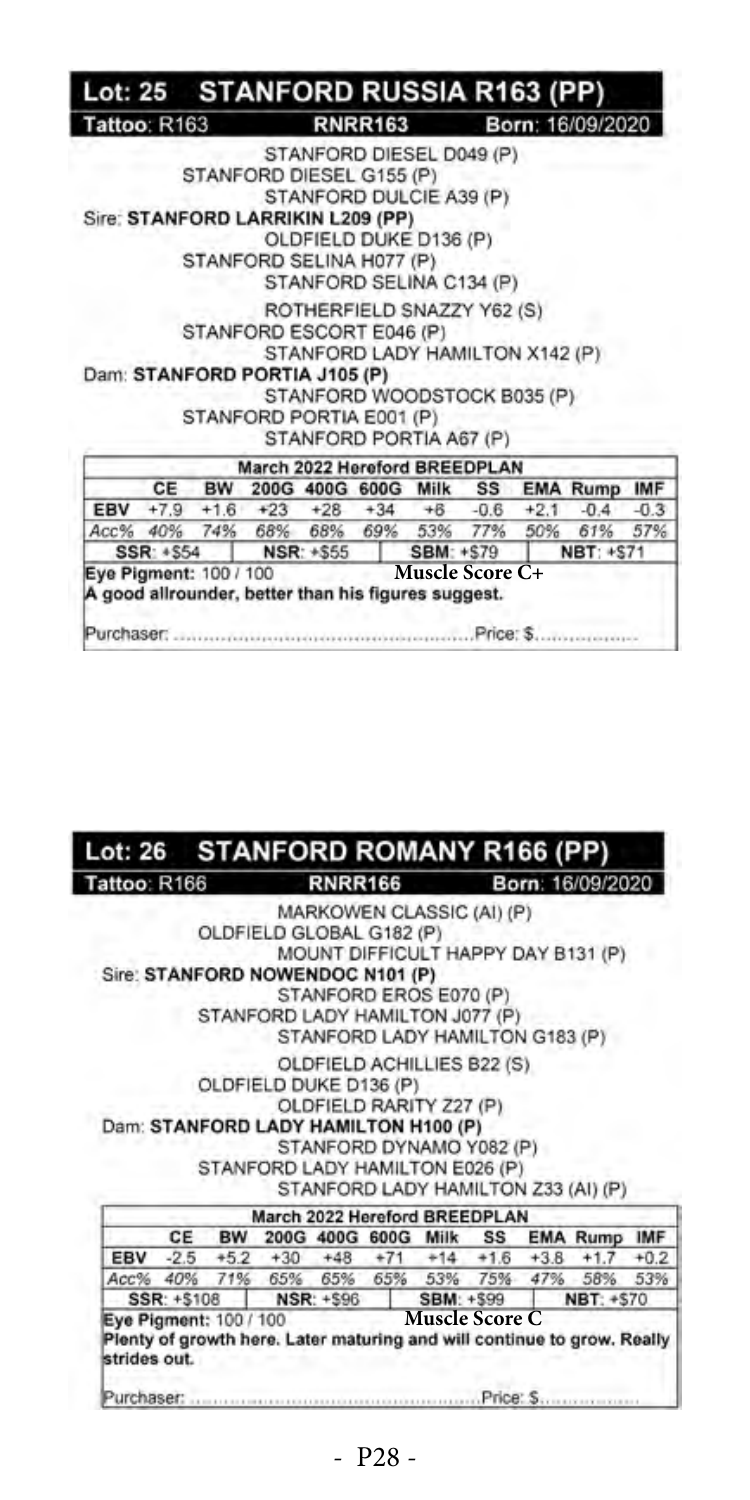|                                      |    |           |                                                                                           |                                                                                                                  |  | Lot: 27 STANFORD REWARD R168 (PP)                  |        |
|--------------------------------------|----|-----------|-------------------------------------------------------------------------------------------|------------------------------------------------------------------------------------------------------------------|--|----------------------------------------------------|--------|
| Tattoo: R168                         |    |           |                                                                                           | <b>RNRR168</b>                                                                                                   |  | Born: 17/09/2020                                   |        |
|                                      |    |           | STANFORD EMPEROR E027 (P)<br>Sire: STANFORD KINGSTON K076 (PP)<br>STANFORD TULIP F123 (P) | STANFORD ZORBA Z149 (P)<br>STANFORD LADY HAMILTON X1 (P)<br>BILLILINGRA ARISTOTLE (P)<br>STANFORD TULIP B017 (P) |  |                                                    |        |
|                                      |    |           | STANFORD FEDERAL F135 (P)<br>Dam: STANFORD PURITY L131 (P)<br>STANFORD PURITY G045 (P)    | BILLILINGRA ARISTOTLE (P)<br>STANFORD DULCIE A39 (P)<br>STANFORD ESCORT E046 (P)<br>STANFORD PURITY E103 (P)     |  |                                                    |        |
|                                      |    |           | March 2022 Hereford BREEDPLAN                                                             |                                                                                                                  |  |                                                    |        |
|                                      | CE | <b>BW</b> |                                                                                           | 200G 400G 600G Milk SS                                                                                           |  | <b>EMA Rump</b>                                    | IMF    |
|                                      |    |           |                                                                                           |                                                                                                                  |  | EBV +8.5 +1.9 +20 +30 +47 +15 -0.3 +2.9 -0.1       | $+0.6$ |
|                                      |    |           | Acc% 40% 72% 67% 67% 66% 51% 75% 48%                                                      |                                                                                                                  |  | 59%                                                | 54%    |
|                                      |    |           |                                                                                           |                                                                                                                  |  | SSR: +\$75   NSR: +\$66   SBM: +\$106   NBT: +\$90 |        |
| Eye Pigment: 100 / 100<br>Purchaser, |    |           | Early maturing smooth coated allrounder with a good carcase.                              | Muscle Score C+                                                                                                  |  |                                                    |        |

| Lot: 28 STANFORD REPUTE R169 (PP)                                     |    |                               |                                |                        |  |                                     |        |
|-----------------------------------------------------------------------|----|-------------------------------|--------------------------------|------------------------|--|-------------------------------------|--------|
| Tattoo: R169                                                          |    |                               | <b>RNRR169</b>                 |                        |  | Born: 17/09/2020                    |        |
|                                                                       |    |                               | STANFORD DIESEL D049 (P)       |                        |  |                                     |        |
|                                                                       |    | STANFORD DIESEL G155 (P)      |                                |                        |  |                                     |        |
|                                                                       |    |                               | STANFORD DULCIE A39 (P)        |                        |  |                                     |        |
| Sire: STANFORD LARRIKIN L209 (PP)                                     |    |                               |                                |                        |  |                                     |        |
|                                                                       |    |                               | OLDFIELD DUKE D136 (P)         |                        |  |                                     |        |
|                                                                       |    | STANFORD SELINA H077 (P)      |                                |                        |  |                                     |        |
|                                                                       |    |                               | STANFORD SELINA C134 (P)       |                        |  |                                     |        |
|                                                                       |    |                               | WIRRUNA GAYLORD G152 (ET) (P)  |                        |  |                                     |        |
|                                                                       |    | WIRRUNA KERSTREL K336 (PP)    |                                |                        |  |                                     |        |
|                                                                       |    |                               | WIRRUNA GOLDEN VANITY E194 (P) |                        |  |                                     |        |
| Dam: STANFORD AMBER N005 (P)                                          |    |                               |                                |                        |  |                                     |        |
|                                                                       |    |                               | DAYS BRIGADIER G101 (PP)       |                        |  |                                     |        |
|                                                                       |    | STANFORD AMBER L086 (AI) (P)  |                                |                        |  |                                     |        |
|                                                                       |    |                               | STANFORD AMBER E091 (P)        |                        |  |                                     |        |
|                                                                       |    | March 2022 Hereford BREEDPLAN |                                |                        |  |                                     |        |
| CE                                                                    | BW |                               |                                |                        |  | 200G 400G 600G Milk SS EMA Rump IMF |        |
| EBV +4.5 +2.7 +33 +44 +57 +17 +2.7 +4.5 +2.0                          |    |                               |                                |                        |  |                                     | $+0.4$ |
| Acc% 39% 72% 66% 66% 66% 49% 76% 48% 59% 55%                          |    |                               |                                |                        |  |                                     |        |
| SSR: +\$115   NSR: +\$111   SBM: +\$120                               |    |                               |                                |                        |  | NBT: +589                           |        |
| Eye Pigment: 100 / 100                                                |    |                               |                                | <b>Muscle Score C+</b> |  |                                     |        |
| Good safe herd bull from a very good cow. Excellent fertility traits. |    |                               |                                |                        |  |                                     |        |
|                                                                       |    |                               |                                |                        |  |                                     |        |
| Purchaser:                                                            |    |                               |                                |                        |  |                                     |        |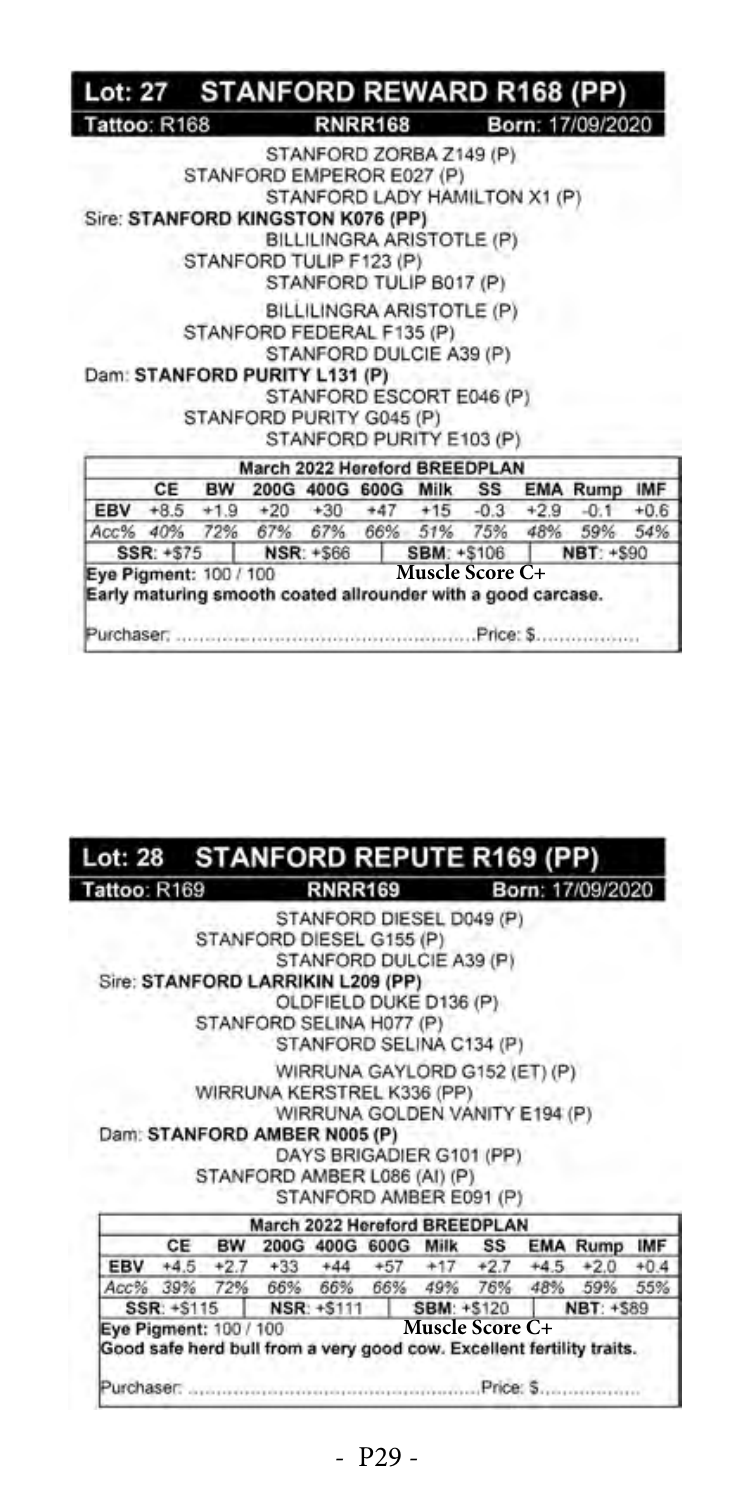| Lot: 29 STANFORD RESOLVE R172 (S)                            |    |           |                                                   |  |                                       |  |  |  |                                          |        |
|--------------------------------------------------------------|----|-----------|---------------------------------------------------|--|---------------------------------------|--|--|--|------------------------------------------|--------|
| Tattoo: R172                                                 |    |           |                                                   |  | <b>RNRR172</b>                        |  |  |  | Born: 17/09/2020                         |        |
|                                                              |    |           |                                                   |  | MARKOWEN CLASSIC (AI) (P)             |  |  |  |                                          |        |
|                                                              |    |           |                                                   |  | OLDFIELD GLOBAL G182 (P)              |  |  |  |                                          |        |
|                                                              |    |           |                                                   |  |                                       |  |  |  | MOUNT DIFFICULT HAPPY DAY B131 (P)       |        |
| Sire: STANFORD NOWENDOC N101 (P)                             |    |           |                                                   |  |                                       |  |  |  |                                          |        |
|                                                              |    |           |                                                   |  | STANFORD EROS E070 (P)                |  |  |  |                                          |        |
|                                                              |    |           |                                                   |  | STANFORD LADY HAMILTON J077 (P)       |  |  |  |                                          |        |
|                                                              |    |           |                                                   |  | STANFORD LADY HAMILTON G183 (P)       |  |  |  |                                          |        |
|                                                              |    |           |                                                   |  | ALLENDALE SHERWOOD (AI) (P)           |  |  |  |                                          |        |
|                                                              |    |           |                                                   |  | CROFT-AMBREY MEYER E015 (S)           |  |  |  |                                          |        |
|                                                              |    |           |                                                   |  | CROFT-AMBREY JUNE 47 (P)              |  |  |  |                                          |        |
| Dam: STANFORD MARINDA J161 (P)                               |    |           |                                                   |  |                                       |  |  |  |                                          |        |
|                                                              |    |           |                                                   |  | BEAU RIVER MILKY BAR KID (P)          |  |  |  |                                          |        |
|                                                              |    |           |                                                   |  | STANFORD MARINDA C105 (P)             |  |  |  |                                          |        |
|                                                              |    |           |                                                   |  | STANFORD MARINDA X31 (P)              |  |  |  |                                          |        |
|                                                              |    |           |                                                   |  | March 2022 Hereford BREEDPLAN         |  |  |  |                                          |        |
|                                                              | CF | <b>BW</b> |                                                   |  |                                       |  |  |  | 200G 400G 600G Milk SS EMA Rump IMF      |        |
| EBV                                                          |    |           |                                                   |  | $-1.9$ +6.4 +34 +53 +75 +10 +0.8 +3.7 |  |  |  | $-0.6$                                   | $-0.6$ |
|                                                              |    |           |                                                   |  |                                       |  |  |  | Acc% 40% 71% 65% 65% 64% 52% 74% 47% 57% | 53%    |
| SSR: +\$102<br>NSR: +591                                     |    |           | NBT: +S73<br><b>SBM: +S102</b><br>Muscle Score C+ |  |                                       |  |  |  |                                          |        |
| Eye Pigment: 100 / 100                                       |    |           |                                                   |  |                                       |  |  |  |                                          |        |
| Very well put together framey bull, will keep on growing.    |    |           |                                                   |  |                                       |  |  |  |                                          |        |
| Purchaser: www.maramaramaramaramaramara.Price: \$.ammaramara |    |           |                                                   |  |                                       |  |  |  |                                          |        |

#### **STANFORD ROCKY R179 (P)** Lot: 30 Tattoo: R179 Born: 20/09/2020 **RNRR179**

WIRRUNA DAFFY D1 (P) WIRRUNA GAYLORD G152 (ET) (P) WIRRUNA URSULA Z46 (AI) (S) Sire: WIRRUNA KERSTREL K336 (PP) SOUTH BUKALONG SHANE B030 (P) WIRRUNA GOLDEN VANITY E194 (P) WIRRUNA GOLDEN VANITY Z71 (AI) (P) STANFORD FEDERAL F135 (P) STANFORD LEFTY L092 (PP) STANFORD MOTH G008 (P) Dam: STANFORD MARINDA P018 (P) STANFORD EROS E070 (P) STANFORD MARINDA L147 (P) STANFORD MARINDA J235 (P) March 2022 Hereford BREEDPLAN CE BW 200G 400G 600G Milk SS **EMA Rump IMF EBV**  $+9.0$  $-0.3$  $+26$  $+33$  $+33$  $+24$  $+1.8$  $+3.6$  $+2.3$  $+0.2$ 42% 72% 67% 67% 68% 54% 77% 50% 60% 57% Acc% SSR: +\$99 NSR: +\$98 SBM: +\$113 NBT: +\$85

Eye Pigment: 100 / 100 **Muscle Score C+**<br>Specialist helfer bull, well built for the task, with good fertility traits and Eye Pigment: 100 / 100 carcase.

...........Price: \$.

- P30 -

Purchaser: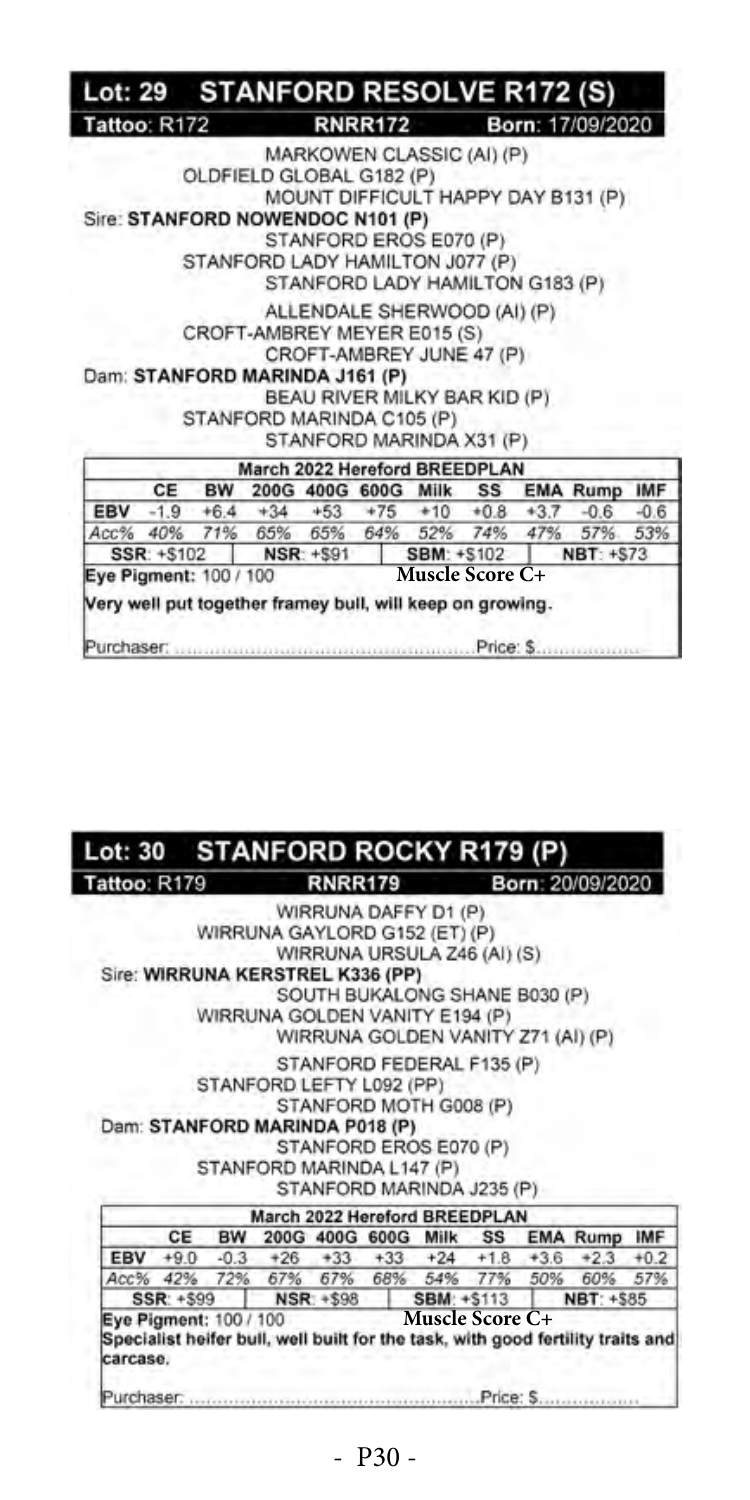| <b>RNRR191</b><br>Tattoo: R191<br>ROTHERFIELD SNAZZY Y62 (S)<br>STANFORD EROS E070 (P)<br>STANFORD DULCIE U20 (P)<br>Sire: STANFORD NOMAD N080 (P) | Born: 01/10/2020 |
|----------------------------------------------------------------------------------------------------------------------------------------------------|------------------|
|                                                                                                                                                    |                  |
|                                                                                                                                                    |                  |
|                                                                                                                                                    |                  |
|                                                                                                                                                    |                  |
|                                                                                                                                                    |                  |
| DAYS BRIGADIER G101 (PP)                                                                                                                           |                  |
| STANFORD PALES L130 (AI) (P)<br>STANFORD PALES F004 (P)                                                                                            |                  |
|                                                                                                                                                    |                  |
| STANFORD GLACIA G081 (P)                                                                                                                           |                  |
| STANFORD KINGSWOOD K173 (PP)                                                                                                                       |                  |
| STANFORD DULCIE B027 (P)                                                                                                                           |                  |
| Dam: STANFORD PALES P034 (P)                                                                                                                       |                  |
| STANFORD EROS E070 (P)                                                                                                                             |                  |
| STANFORD PALES K082 (P)                                                                                                                            |                  |
| STANFORD PALES H145 (P)                                                                                                                            |                  |
| March 2022 Hereford BREEDPLAN                                                                                                                      |                  |
| BW 200G 400G 600G Milk SS EMA Rump IMF<br>CE                                                                                                       |                  |
| EBV +10.2 -0.2 +21 +39 +47 +14 +1.8 +2.5 +1.5                                                                                                      | $+0.2$           |
| Acc% 39% 71% 67% 67% 68% 50% 76% 50%                                                                                                               | 60%<br>56%       |
| SSR: +\$110   NSR: +\$108   SBM: +\$131                                                                                                            | NBT: +S100       |
| Muscle Score C+<br>Eye Pigment: 100 / 100                                                                                                          |                  |

#### STANFORD RANSOM R196 (PP) Lot: 32 Tattoo: R196 **RNRR196** Born: 12/09/2020

KIDMAN HAMLET H045 (P) WEETALIBA KURRAJONG (P) WEETALIBA MARINDA G12 (P) Sire: STANFORD NOWRA N033 (PP) STANFORD ESCORT E046 (P) STANFORD LADY HAMILTON H215 (P) STANFORD LADY HAMILTON B019 (P) ROTHERFIELD SNAZZY Y62 (S) STANFORD EROS E070 (P) STANFORD DULCIE U20 (P) Dam: STANFORD DIMITY L176 (P) CROFT-AMBREY MEYER E015 (S) STANFORD DIMITY J233 (P) STANFORD DIMITY C205 (P) March 2022 Hereford BREEDPLAN CE BW 200G 400G 600G Milk SS **EMA Rump IMF** EBV  $+4.4$  $+5.7$  $+30$  $+45$  $+71$  $+13$  $+2.9$  $+3.1$  $+0.3$  $+0.5$ 66% 67% 51% 48% Acc% 39% 69% 66% 75% 58% 54% SSR: +\$107 **NSR: +\$92** SBM: +S117 NBT: +\$94 **Muscle Score C**Eye Pigment: 100 / 100

Purchaser: Allen and the component component of Summands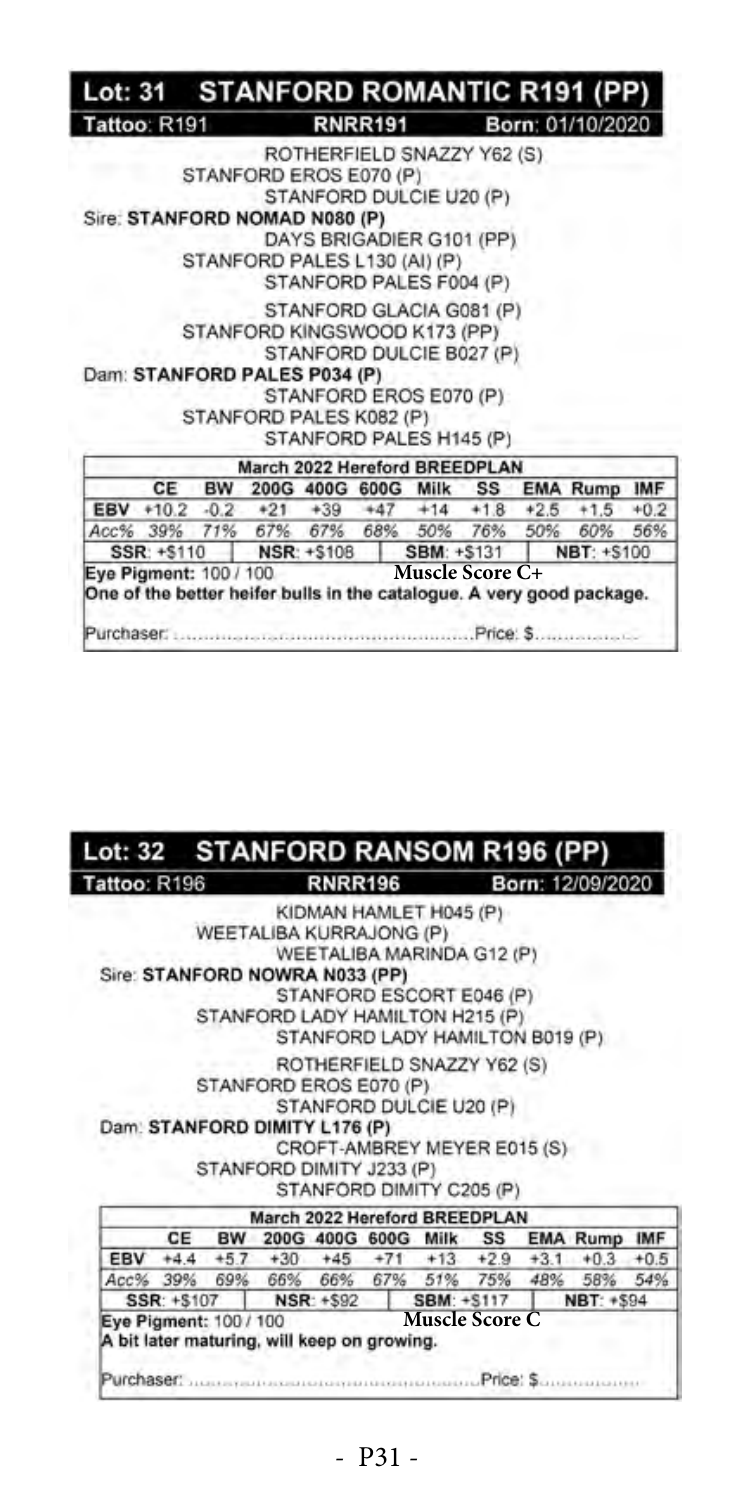



| Lot 33,  | 10 Commercial heifers PTIC to calve from 2nd week<br>of August.     |
|----------|---------------------------------------------------------------------|
| Lot $34$ | 10 Commercial heifers PTIC to calve from 2nd week<br>of August.     |
| Lot $35$ | 10 Commercial heifers PTIC to calve from 2nd week<br>of August.     |
| Lot $36$ | 10 Commercial heifers PTIC to calve from 2nd week<br>of August.     |
| Lot $37$ | 5 Cows and calves January/February drop not rejoined                |
| Lot $38$ | 5 Cows and calves January/February drop not rejoined                |
| Lot $39$ | 5 Cows and calves January/March drop not rejoined                   |
| Lot $40$ | 5 Cows and calves January/March drop not rejoined                   |
| Lot $41$ | 5 Cows and calves January/March drop not rejoined                   |
| Lot $42$ | 5 Hereford cross cows and calves January/March drop<br>not rejoined |

Cows are predominately 1st calvers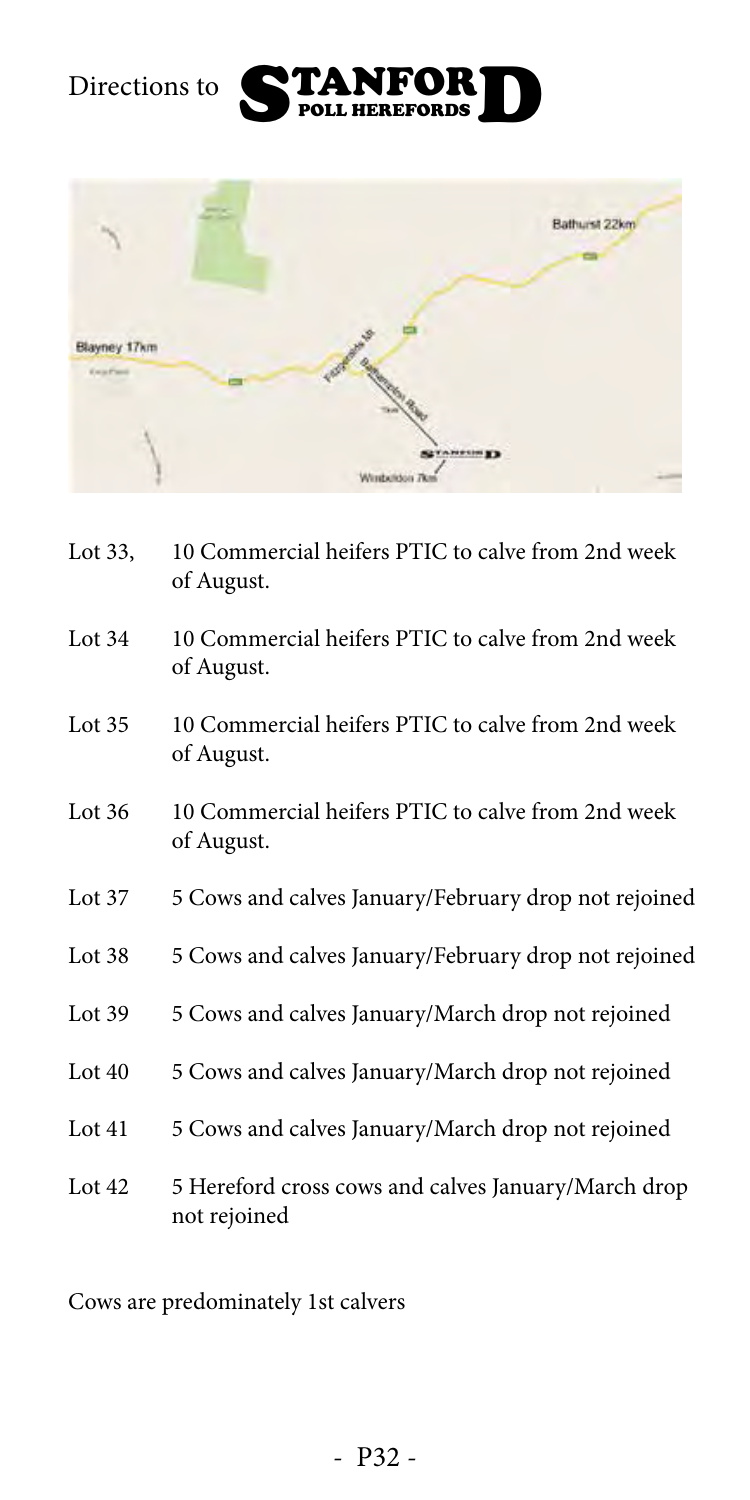